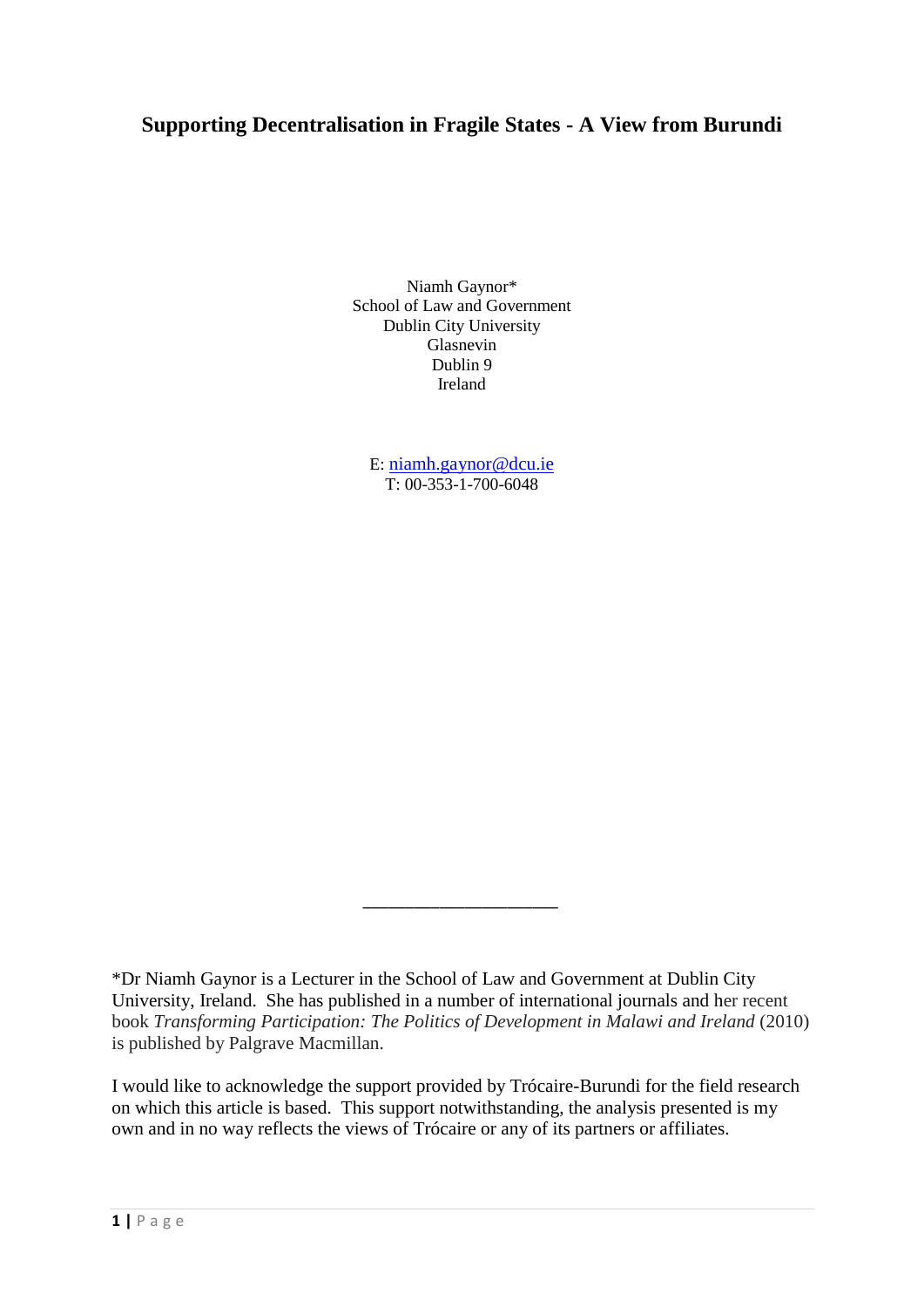## **Bringing the Citizen Back In:**

## **Supporting Decentralisation in Fragile States - A View from Burundi**

### **Abstract**

While, in theory, decentralisation offers many benefits – increased efficiency and effectiveness of public service provision, reduced horizontal inequalities, and an associated consolidation of the social contract between states and their citizens, empirical evidence of these benefits remains limited. Drawing on fieldwork conducted in Burundi in 2011, this paper argues that the current donor emphasis on institution building alone as a support to the Burundian process proves insufficient. Evidence is presented to show that current support, while consolidating the authority of local political elites, reinforces political and horizontal inequalities thereby paving the way for further disaffection and conflict. Reflecting back to the initial aims of the process, a re-orientation in support is proposed, moving the focus beyond elite state actors and institutions and bringing citizens back into the process of state building and transformation.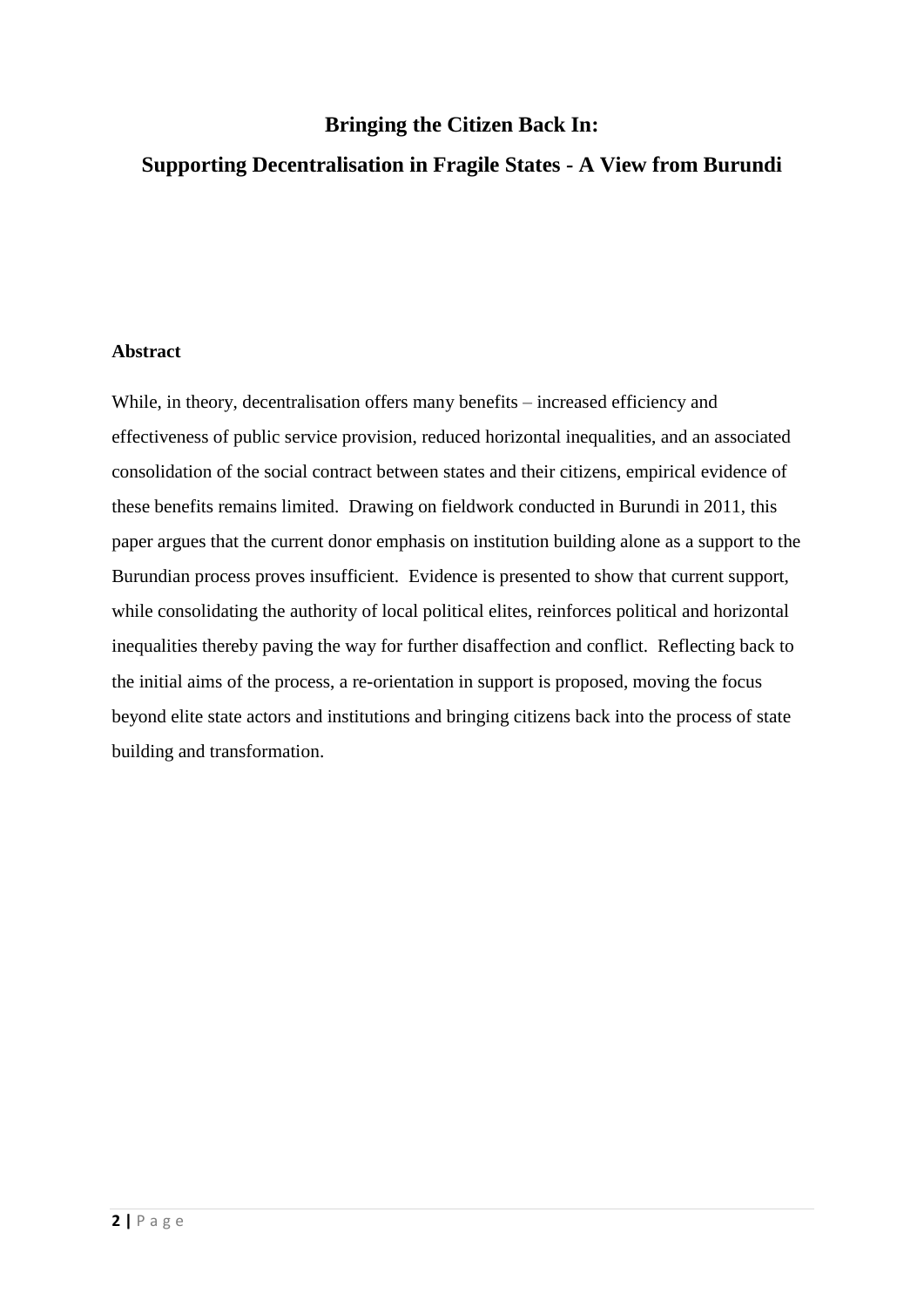## 1. **Introduction**

Widespread international support for decentralised governance since the late 1980s has resulted in its adoption in over 80 per cent of developing countries to date (Crawford and Hartmann, 2008). The advantages are, from a public administration perspective, increased efficiency and effectiveness of public service provision through increased responsiveness, flexibility and innovativeness in responding to local demands, reduced corruption and overall enhanced service delivery. From a political perspective, advantages seen to lie in increasing state legitimacy, stability and support, together with democracy more broadly. (Crook, 2003; Smoke, 2003; Devas and Delay, 2006).

More recently, as the interconnections between security and development studies become more pronounced, decentralisation has come to be seen as an increasingly important part of conflict resolution and/or conflict mitigation strategies within fragile states (Cammack et al, 2006; DfID, 2006; Brinkerhoff, 2007, 2011; World Bank, 2011). It has also been argued that decentralisation can increase social capital across local societies, enhancing the social contract between citizens and the state (Brinkerhoff, 2011). Contributions at this level often highlight the key inter-related elements of downward accountability and citizen participation in decentralised structures and processes.

Much of these normative attributes are premised on two assumptions however. First, that public officials work for the common good and, therefore, that downward accountability will be relatively unproblematic, and second, that an appetite for citizen participation (among public officials and citizens alike) exists. Yet decentralised institutions and practices are often introduced into neo-patrimonial contexts characterised by client-patron relations where the danger of elite capture is high (Cammack et al, 2006; Chanie, 2007; UNDP, 2009). Indeed, research findings reveal that the jury is still out on the effectiveness or otherwise of decentralisation experiments, policies and programmes to date. A number of studies reveal that decentralised governance does not necessarily lead to improved services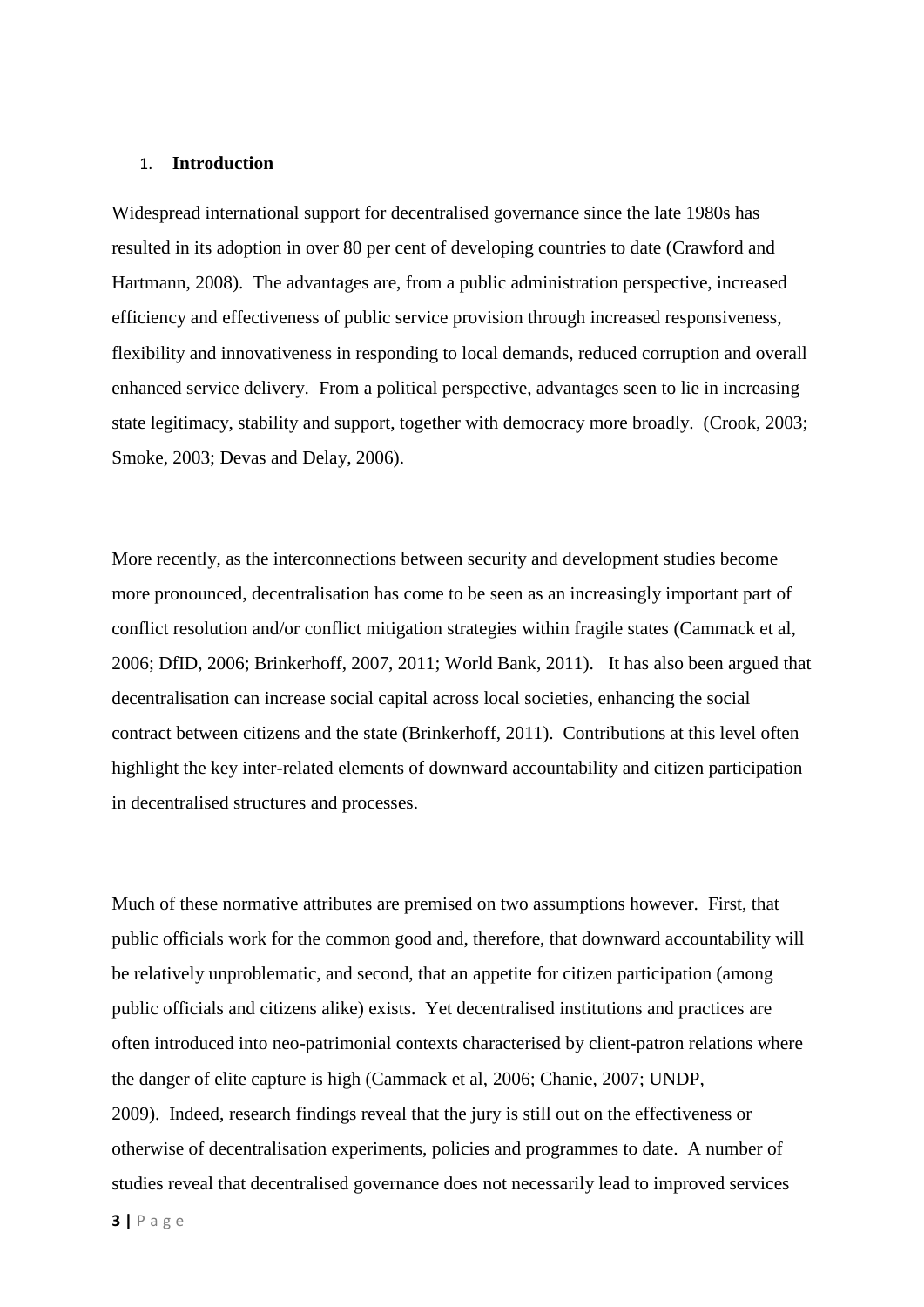(Conyers, 2007; Booth, 2010) and that it can lead to increased corruption (Treisman, 2000). Moreover, focusing particularly on post-conflict situations, a number of large N-studies show that decentralisation can lead to increased conflict (Lake and Rothchild, 2005; Schou and Haug, 2005; Siegle and O'Mahoney, 2008) while others (Ogbahara, 2008; Trócaire, 2008; Gubser, 2011) argue that decentralisation fails when it ignores both the history of state formation and existing forms of governance and politics.

The question therefore of interest to policy makers and programme implementers is what form of support to decentralisation is most appropriate and effective in a given context. This question is addressed here in the context of Burundi's decentralisation programme. Adopting a historicised, political economy approach and drawing on fieldwork conducted at both national level and within eight communes distributed across five of Burundi's seventeen provinces<sup>[\[1\]](http://mc.manuscriptcentral.com/LongRequest/dpr?TAG_ACTION=DOWNLOAD_FILE_BY_NAME&DOCUMENT_ID=12071983&FILE_TO_DOWNLOAD=12071983_File000001_228024029.html-withlinks.htm&FILE_KEY=-1525394432&FILE_NAME_KEY=1498170122&DOWNLOAD=TRUE&FILE_TYPE=DOCUMENT&DOCUMENT_HASHCODE=&SANITY_CHECK_DOCUMENT_ID=&CURRENT_ROLE_ID=28935#_ftn1)</sup>, the paper highlights a fundamental tension between the normative objectives of international support – building institutions which are accountable and responsive to citizens, and the practice – building political authority among a narrow group of local elites thereby consolidating traditional power relations and reinforcing horizontal inequalities. Arguing that both the national and international community need to contribute toward the rebuilding of politics and not just institutions, a re-orientation in support is proposed, moving the focus beyond elite state actors and institutions and bringing citizens back into the process of state building and transformation.

This argument is developed as follows. The following section provides a brief account of Burundi's political history, providing an overview of the context into which decentralisation was introduced following the peace accord signed in Arusha in 2000 and focusing on the key drivers of conflict up to and following this time. This account highlights the neo-patrimonial nature of social and political life in Burundi and the central role played by political elites in both past and current conflicts. The principle steps in developing and consolidating the policy and institutions of decentralisation are then outlined in the third section where it is seen that while the country's decentralisation policy may be regarded as far-reaching –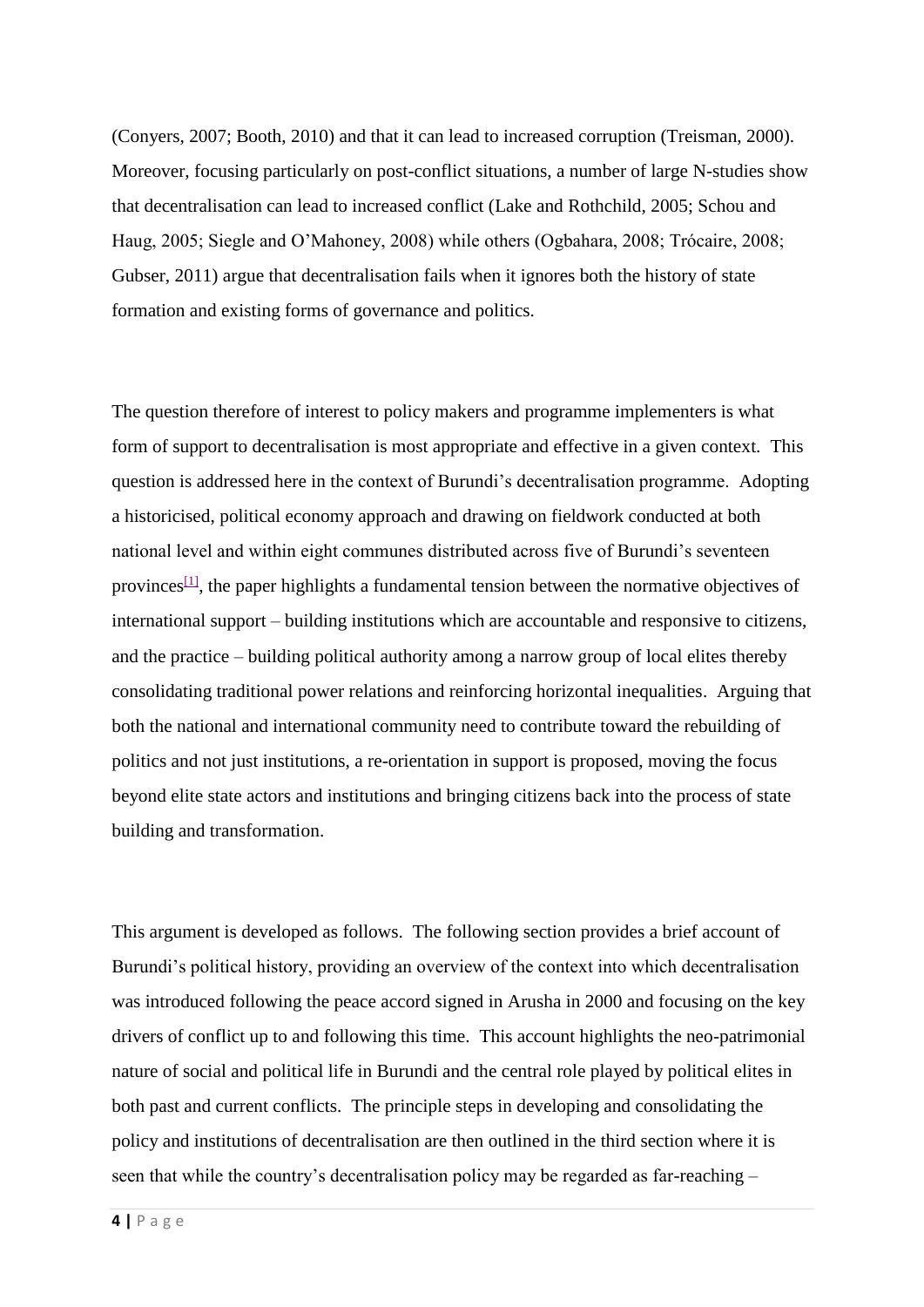advocating deep and broad-based political reform – international and national support in its implementation remains largely restricted to institution building in the form of capacity building among narrow groups of political elites. Examining the implications of this support for decentralisation on the ground, section four turns to findings regarding the actions and motivations of local state officials and reveals that, intensive capacity building measures notwithstanding, upward accountability remains the norm with political promotion and advancement the key motivations at commune level while traditional hierarchies dominate at more local levels also. The fifth section, examining citizen engagement and participation in local structures, reveals low levels of participation and goes on to explain this policy-practice gap as emanating from a widespread public distaste for political engagement rooted in statesponsored intimidation and violence. The findings highlight the importance of history and politics and form the basis for the proposed re-orientation in support to the process. The paper concludes with a discussion of the implications of the findings more broadly.

#### 2. **Burundi – the political context**

Since attaining independence in 1962, Burundi has been plagued by internal conflict and violence, most recently a civil war which, breaking out in 1993, lasted over ten years. Involving widespread human rights violations, political manipulation and intimidation, this has resulted in the social, economic and political exclusion of wide swathes of the country's population.

A peace agreement signed in 2000 was followed by new constitution in 2005 and, with one rebel movement (FNL-Palipehutu) continuing to fight, elections were held in 2005 leading to a new power-sharing executive with both ethnic<sup>[\[2\]](http://mc.manuscriptcentral.com/LongRequest/dpr?TAG_ACTION=DOWNLOAD_FILE_BY_NAME&DOCUMENT_ID=12071983&FILE_TO_DOWNLOAD=12071983_File000001_228024029.html-withlinks.htm&FILE_KEY=-1525394432&FILE_NAME_KEY=1498170122&DOWNLOAD=TRUE&FILE_TYPE=DOCUMENT&DOCUMENT_HASHCODE=&SANITY_CHECK_DOCUMENT_ID=&CURRENT_ROLE_ID=28935#_ftn2)</sup> and gender-based<sup>[\[3\]](http://mc.manuscriptcentral.com/LongRequest/dpr?TAG_ACTION=DOWNLOAD_FILE_BY_NAME&DOCUMENT_ID=12071983&FILE_TO_DOWNLOAD=12071983_File000001_228024029.html-withlinks.htm&FILE_KEY=-1525394432&FILE_NAME_KEY=1498170122&DOWNLOAD=TRUE&FILE_TYPE=DOCUMENT&DOCUMENT_HASHCODE=&SANITY_CHECK_DOCUMENT_ID=&CURRENT_ROLE_ID=28935#_ftn3)</sup> quotas. As we see in the following section, this constitution included provisions for decentralised governance at both commune and hill level<sup>[\[4\]](http://mc.manuscriptcentral.com/LongRequest/dpr?TAG_ACTION=DOWNLOAD_FILE_BY_NAME&DOCUMENT_ID=12071983&FILE_TO_DOWNLOAD=12071983_File000001_228024029.html-withlinks.htm&FILE_KEY=-1525394432&FILE_NAME_KEY=1498170122&DOWNLOAD=TRUE&FILE_TYPE=DOCUMENT&DOCUMENT_HASHCODE=&SANITY_CHECK_DOCUMENT_ID=&CURRENT_ROLE_ID=28935#_ftn4)</sup>. While there was hope and stability for a short time, the  $2010$ elections were marred by intimidation and violence by all contesting parties (Human Rights Watch, 2009, 2010; Sentamba, 2010; Vandeginste, 2011). At the time of writing, unrest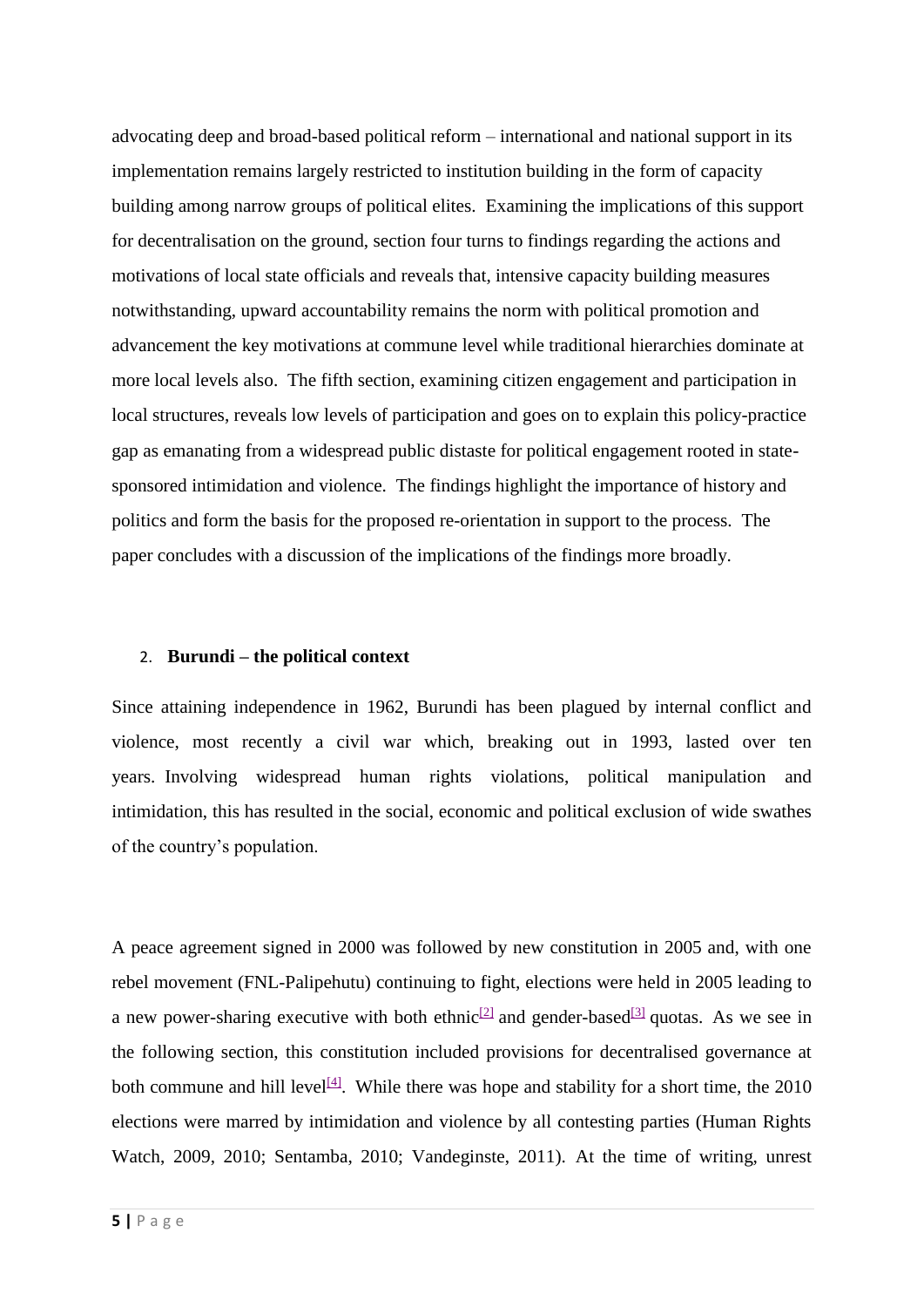continues, with ongoing reports of political intimidation, repression and extra-judicial political assassinations.

While, in the shadow of its neighbour Rwanda, there is a popular tendency to attribute this conflict to ethnic grievances<sup>[\[5\]](http://mc.manuscriptcentral.com/LongRequest/dpr?TAG_ACTION=DOWNLOAD_FILE_BY_NAME&DOCUMENT_ID=12071983&FILE_TO_DOWNLOAD=12071983_File000001_228024029.html-withlinks.htm&FILE_KEY=-1525394432&FILE_NAME_KEY=1498170122&DOWNLOAD=TRUE&FILE_TYPE=DOCUMENT&DOCUMENT_HASHCODE=&SANITY_CHECK_DOCUMENT_ID=&CURRENT_ROLE_ID=28935#_ftn5)</sup>, more systematic analyses within the literature argue that that the causes of Burundi's conflict are more complex than ethnic grievances alone (Hammouda, 1995; Lemarchand, 2006; Ndikumana, 2000; Ngaruko and Nkurunziza, 2000; Reyntjens, 2005; Uvin, 2008, 2009, 2010). For these analysts, the roots and ongoing drivers of conflict lie in the state apparatus itself – both the "*predatory bureaucracy which cares only for its own interests"* (Ngaruko and Nkurunziza, 2000: 370) and the struggles for resources among and across different groups of the political elite. Peter Uvin expresses this succinctly…

*This system is at the core of Burundi's problems. It is an institutionalized system of corruption, social exclusion, impunity, unpredictability, a total lack of accountability and clientelism. It has gorged itself for decades on aid money. Every Burundian knows this system, in which small groups of people use the state to advance their personal interests. It is the key problem and the main cause of war, not ethnicity or poverty.*

(Uvin, 2008: 109-110)

This system both relies on and has resulted in a citizenry which is easily manipulated for support for different political leaderships, either through poverty or through intimidation. Where people are poor, they may be more easily bought. Where they are fearful, they are more easily intimidated. The degree to which such manipulation is a feature of social life in Burundi is borne out by the findings of a survey of 400 people nationwide conducted in 2010 which, *inter alia*, reveal that 29 per cent of respondents feel it is acceptable to either be paid for or receive favours for political support, 22 per cent feel obliged, when asked, to join local *"groupe de jeunes"* – armed militia groups, and 9 per cent feel people who vote for the 'wrong' party should be excluded from access to basic social services thereafter (La Bénévolencjia/SFCG, 2011: 67).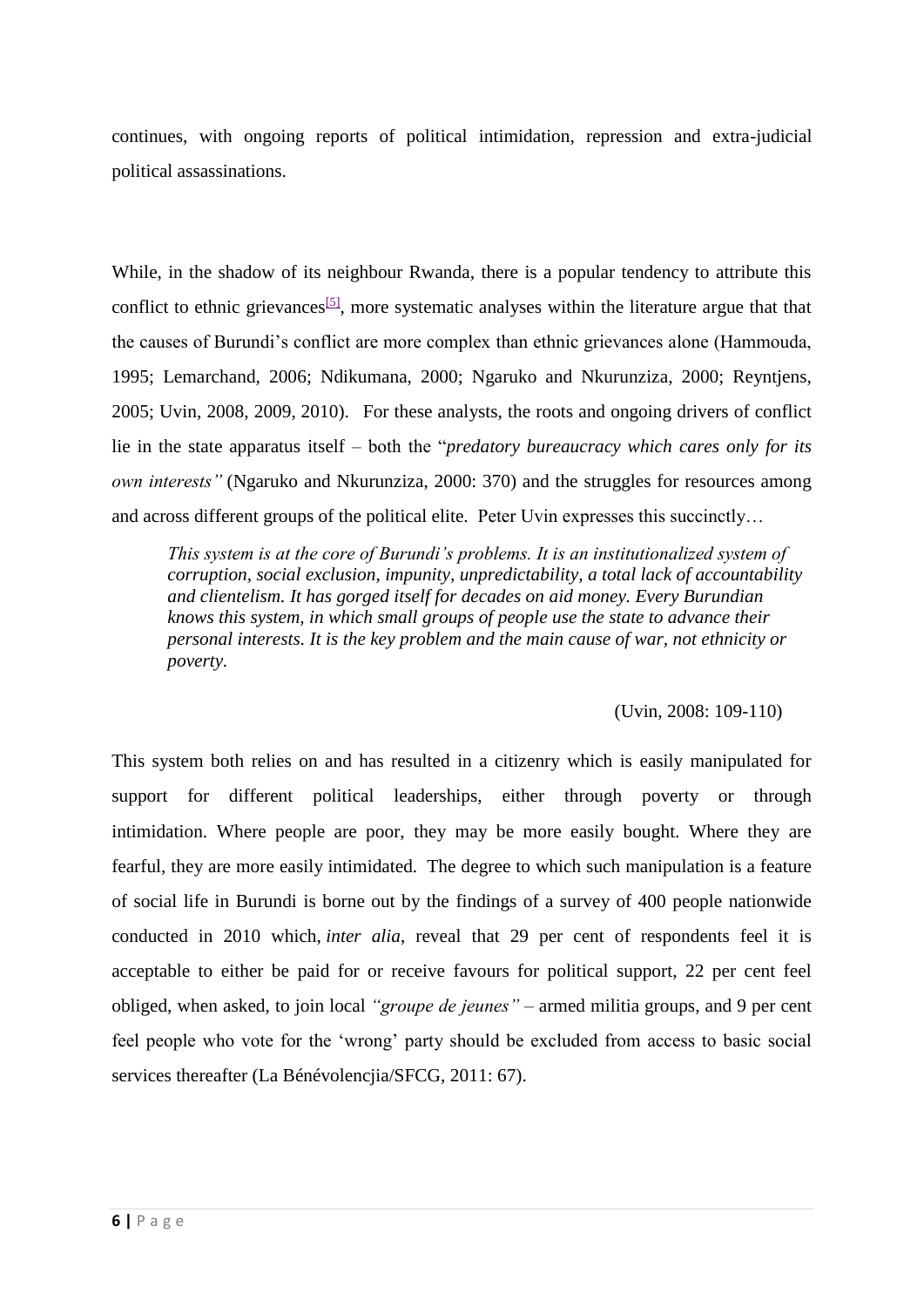Thus, the principal drivers of Burundi's past and ongoing conflicts appear to be two-fold – a predatory, neo-patrimonial state giving rise to an institutionalised system of corruption and manipulation, and a fearful, marginalised and intimidated population struggling to survive within this. The key to peace and stability therefore appears to lie in reform – or indeed a wholescale transformation – of the system, reducing the systematic exclusion and exploitation of vast swathes of the country's population and promoting greater equality – in access to resources, services and opportunities - across society broadly rather than just for the elite few. The critical question is where the demand for such transformation can come from. In a system benefiting the select few a lot of the time, many some of the time, and the majority none of the time, it can only come from those marginalised citizens who have been systematically exploited and excluded from social and political life. The recently introduced system of decentralised governance which affords a central place to citizens within this system appears to present a real opportunity for such reform. It is in this context that the present research was carried out.

## 3. **(Re)Introducing decentralisation**

Although introduced in its current form in 2005, decentralisation is not new to Burundi, having been first introduced during the colonial period in 1959. As the Burundian political scientist Sentamba (2011: 4) has written, the experience was not positive with "*commune councillors and burgomasters/administrators acting like the chiefs and sub-chiefs of long ago, notably depleting communal resources*" [\[6\]](http://mc.manuscriptcentral.com/LongRequest/dpr?TAG_ACTION=DOWNLOAD_FILE_BY_NAME&DOCUMENT_ID=12071983&FILE_TO_DOWNLOAD=12071983_File000001_228024029.html-withlinks.htm&FILE_KEY=-1525394432&FILE_NAME_KEY=1498170122&DOWNLOAD=TRUE&FILE_TYPE=DOCUMENT&DOCUMENT_HASHCODE=&SANITY_CHECK_DOCUMENT_ID=&CURRENT_ROLE_ID=28935#_ftn6) . Sentamba describes the system of decentralisation from the 1960s forward as serving as a system of political and social control, with authority exercised in a rigidly hierarchical top-down manner, with accountability running upward to the Provincial Governor and central administration<sup>[\[7\]](http://mc.manuscriptcentral.com/LongRequest/dpr?TAG_ACTION=DOWNLOAD_FILE_BY_NAME&DOCUMENT_ID=12071983&FILE_TO_DOWNLOAD=12071983_File000001_228024029.html-withlinks.htm&FILE_KEY=-1525394432&FILE_NAME_KEY=1498170122&DOWNLOAD=TRUE&FILE_TYPE=DOCUMENT&DOCUMENT_HASHCODE=&SANITY_CHECK_DOCUMENT_ID=&CURRENT_ROLE_ID=28935#_ftn7)</sup>. It was into this context that the current decentralised structures were introduced. First introduced during the peace negotiations in Arusha, a new form of decentralisation was written into the new Constitution of March 18<sup>th</sup>, 2005. A Local Government Law was adopted that same year and commune levels elections were held in 2005 with the first hill level elections taking place in  $2010^{[8]}$  $2010^{[8]}$  $2010^{[8]}$ .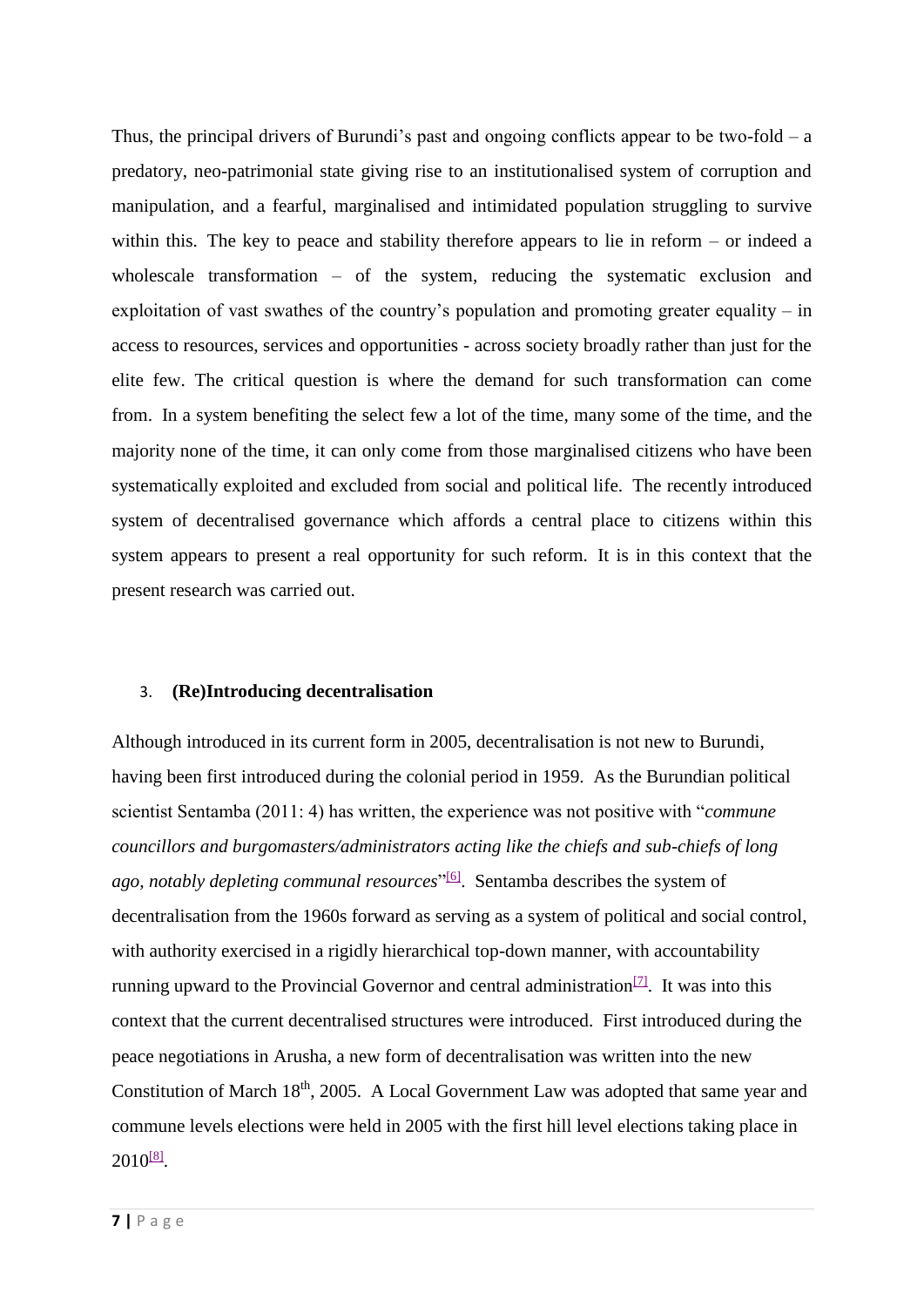## *3.1 Decentralisation in theory: current policy and procedures*

The publication of a comprehensive policy on decentralisation in 2009 represented a significant milestone in the evolution of the process as it was here that the broad principles and objectives of the process were set out. Recalling the spirit of the peace negotiations in which decentralisation was first mooted, the policy emphasises the political nature of the process and its role in state building more broadly.

*... the actors of the Arusha Accord, departing from the position that deficits in governance formed the essential basis of the successive crises that the country has suffered, pronounced themselves in favour of an effective Decentralisation within the country. A Decentralisation wherein the principle challenges are the introduction of a democracy at the base, and the promotion of participative and sustainable socioeconomic development.*

(Gouvernement de Burundi, 2009: 10)

Two key aspects in particular stand out within this policy, reflecting those within decentralisation policies more broadly. The first is the shift from upward to downward accountability, while the second is the move toward active citizen participation within local structures and processes. The radical change in political culture required in bringing about such change is described within the policy as necessitating nothing less than a "*silent revolution*".

*[Decentralisation] favours a 'silent revolution' which brings about a qualitative change in society. Decentralisation demands a new state culture, a new politicoadministrative spirit within the state… Everybody, not just locally elected leaders as we all are inclined to think, is an actor within Decentralisation.*

(Gouvernement de Burundi, 2009: 56)

And so, in a radical break with the past, citizens now have a role to play in both determining development priorities and overseeing initiatives to address these priorities. This is emphasised repeatedly within the policy.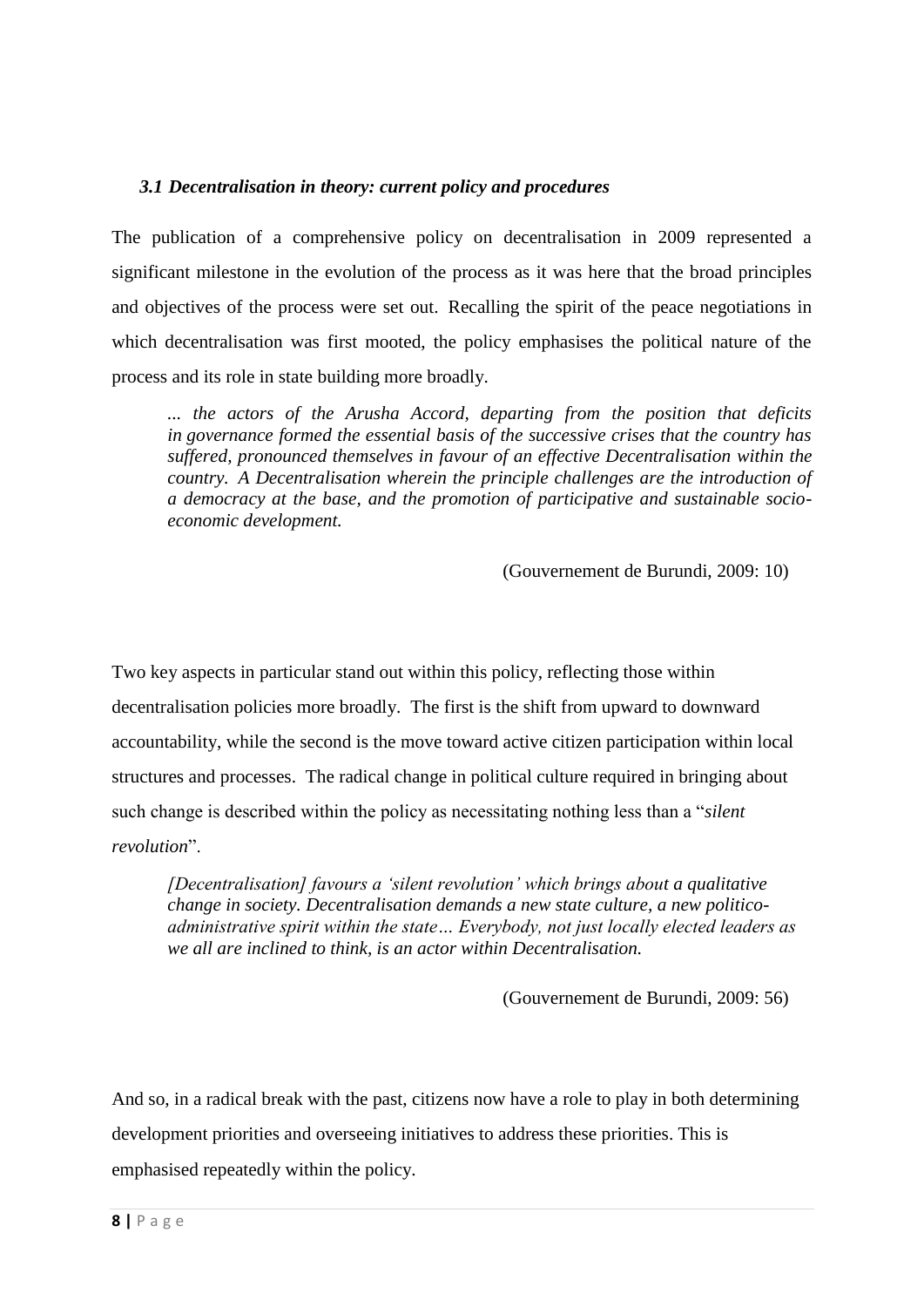*…Decentralisation aims at the active participation of all the population in defining and implementing economic and social development policies in their localities. The envisaged outcomes from a process of Decentralisation are, on the one hand, local and community development and, on the other, local democracy and good governance.*

(Gouvernement de Burundi, 2009: 10)

Elsewhere, it is noted that citizen participation goes beyond merely consulting local citizens on their views and ideas to their involvement with state officials in shared decision-making.

*The Government of the Republic of Burundi has taken the political option of bringing public services closer to the people and of involving the people in decision-making and choice in relation to development programmes and projects in their localities.*

(Gouvernement de Burundi, 2009: 61)

These broad aims and objectives find more concrete expression in a number of texts developed with the support of the European Union's *Gutwara Neza* programme<sup>[\[9\]](http://mc.manuscriptcentral.com/LongRequest/dpr?TAG_ACTION=DOWNLOAD_FILE_BY_NAME&DOCUMENT_ID=12071983&FILE_TO_DOWNLOAD=12071983_File000001_228024029.html-withlinks.htm&FILE_KEY=-1525394432&FILE_NAME_KEY=1498170122&DOWNLOAD=TRUE&FILE_TYPE=DOCUMENT&DOCUMENT_HASHCODE=&SANITY_CHECK_DOCUMENT_ID=&CURRENT_ROLE_ID=28935#_ftn9)</sup> (notably the Local Government Law and the Manual of Administrative and Financial Procedures (Gouvernement de Burundi, 2005, 2011)) which set out the role and operational procedures of both commune and hill councils. While the role of the commune council is to ensure that public services respond to the needs of the population (Article  $5^{[10]}$  $5^{[10]}$  $5^{[10]}$ ), the role of the hill council is four-fold - to propose to the commune councils actions leading to development and the preservation of peace; to mediate / arbitrate on conflicts between neighbours; to advise the commune council on possible projects for the hills; and to monitor the implementation of commune activities on the hills (Article 16).

A range of provisions for downward accountability and active citizen participation are set out for both structures. At commune level, council meetings, held three times a year, are open to the public and minutes and decisions reached are posted on the notice board outside the commune offices (Articles 10, 19 and Gouvernement de Burundi, 2011: 15). In addition, the annual progress report prepared by the Administrator is made publicly available following validation by the commune council (Article 31) and, twice a year, the commune council holds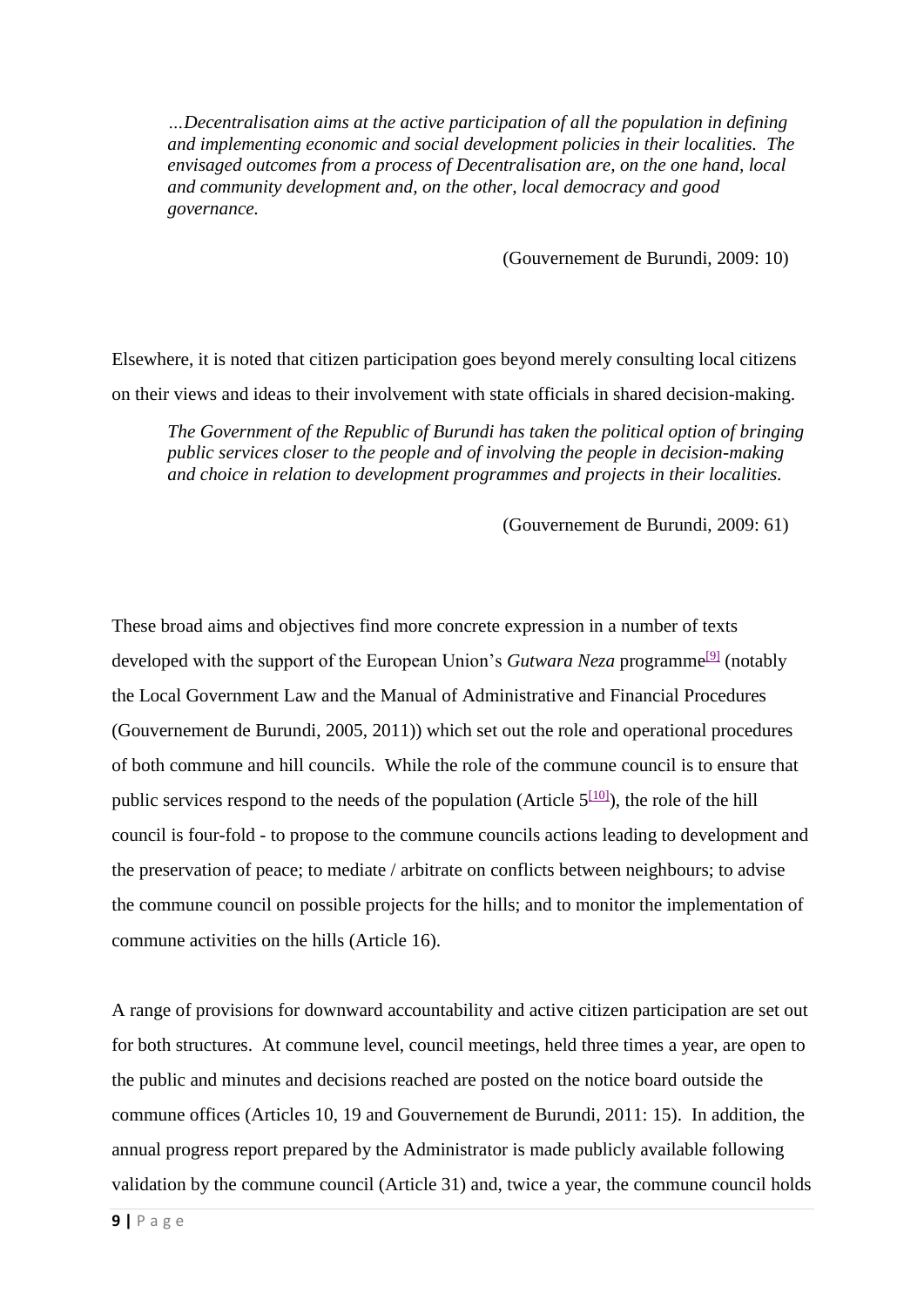public information sessions with hill council members and members of local associations wherein participants may pose questions and propose ideas to commune council members (Article 15). At hill level, the head of the hill council organises a public meeting for all hill residents at least three times a year to collectively analyse local issues (Article 37).

Following these policies and procedures therefore, the decentralisation process in Burundi offers numerous opportunities for downward accountability and citizen oversight and participation.

### *3.2 International and national support to the process*

As we have seen above, these new structures and procedures require radical shifts in political culture and relations – for state officials they require a move from upward to downward accountability and, for people in general, a move from being passive subjects of the state to active citizens. To assist in this transformation, a number of supports have been offered by international agencies – often working through local non-governmental organisations (NGOs). With a low level of capacity among decentralised state officials consistently highlighted by a number of commentators (Sentamba, 2005; OAG, 2007, 2010; ABELO, 2009), this support has taken the form of capacity building workshops for local officials and select numbers of citizens. These have been designed and delivered by both international agencies $\frac{[11]}{]}$  $\frac{[11]}{]}$  $\frac{[11]}{]}$  and local NGOs.

Administrators and local officials interviewed for this research reported that they participate in, on average, two workshops of between three and five days a month. This amounts to between a third and a half of officials' total working hours and is certainly significant. In addition to this, a number of technical manuals on financial and administrative procedures have been produced by the *Gutwara Neza* programme. These have been distributed throughout the country with training provided in their use  $[12]$ . A recent comprehensive evaluation on training carried out (Baltissan and Sentamba, 2011) finds little or no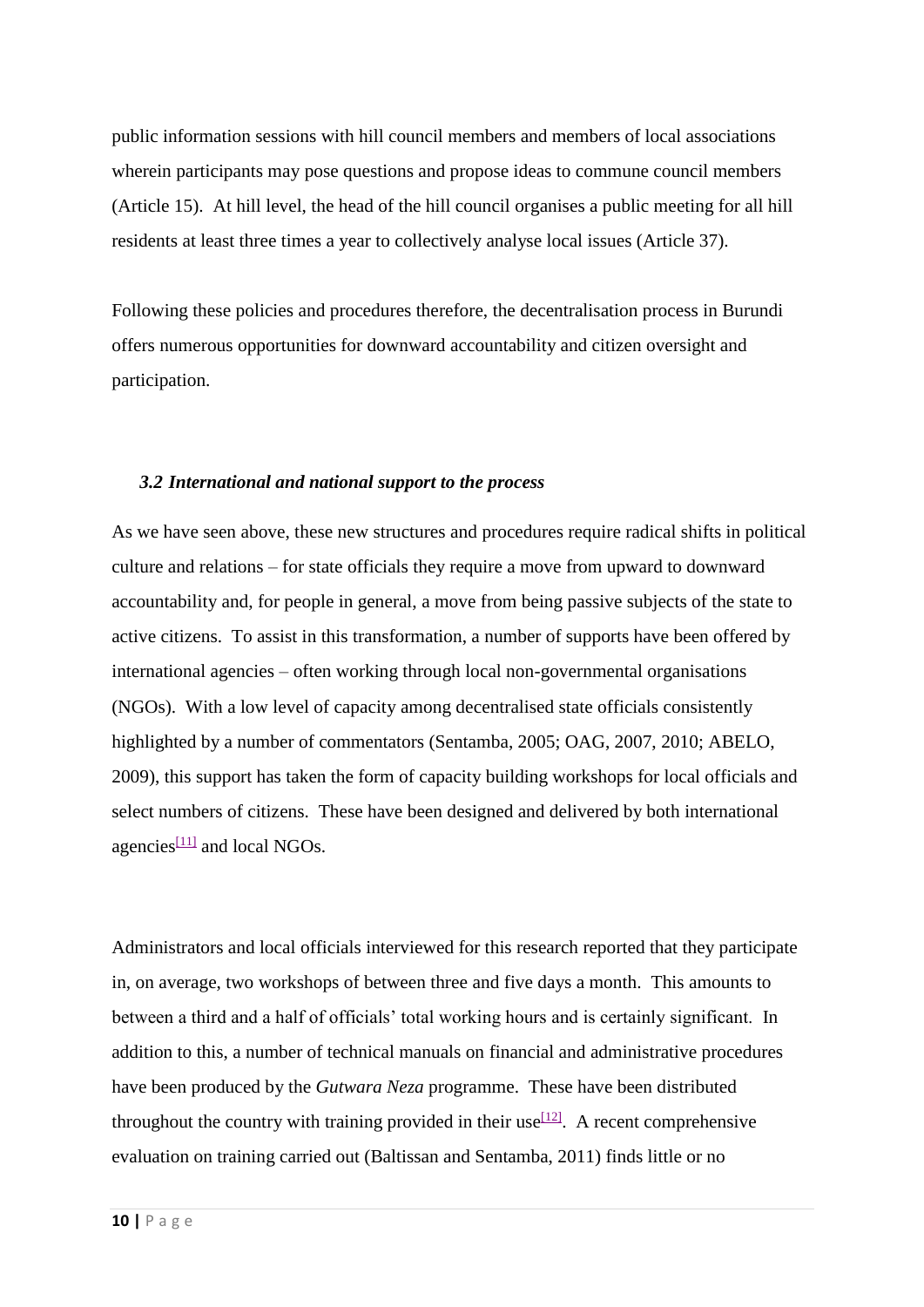coordination of this training across the country however and is strongly critical of the topdown pedagogical style which serves to reinforce local hierarchies rather than transform them. Questions are also raised in relation to the criteria used for citizen selection with the researchers suggesting that *per diems* and political loyalties play a more significant role in this selection process than the criteria set out by workshop sponsors. Thus, it appears that these capacity building workshops reinforce rather than transform traditional power relations and hierarchies with neo-patrimonial relations also appearing to dictate their citizen selection procedures. The following two sections go on to examine if this is indeed the case.

### 4. **Decentralisation in practice: State engagement**

Having examined both the legal and policy context and the nature of supports currently provided to the process, the following two sections set out to explore how this is translated into practice on the ground. This section focuses on state engagement with the process while the following section focuses on citizen engagement.

## *4.1 Requirements for Decentralisation*

Scholars and analysts of decentralisation highlight four fundamental requirements for decentralisation to work in practice – a clear and unambiguous separation of powers between local and national levels; a transfer of resources from the national to the local; downward accountability from local state officials to local citizens; and active citizen participation in planning and implementation at local level (Smoke, 2003; Devas and Delay, 2006; Crawford and Hartmann, 2008). As the findings presented in both this and the following section demonstrate, despite the policy and supports outlined in the previous section, each of these remains extremely limited or non-existent in the Burundian case.

As Smoke (2003) outlines, the absence of a clear division of responsibilities between local and central government can equate to a lack of local government autonomy and discretionary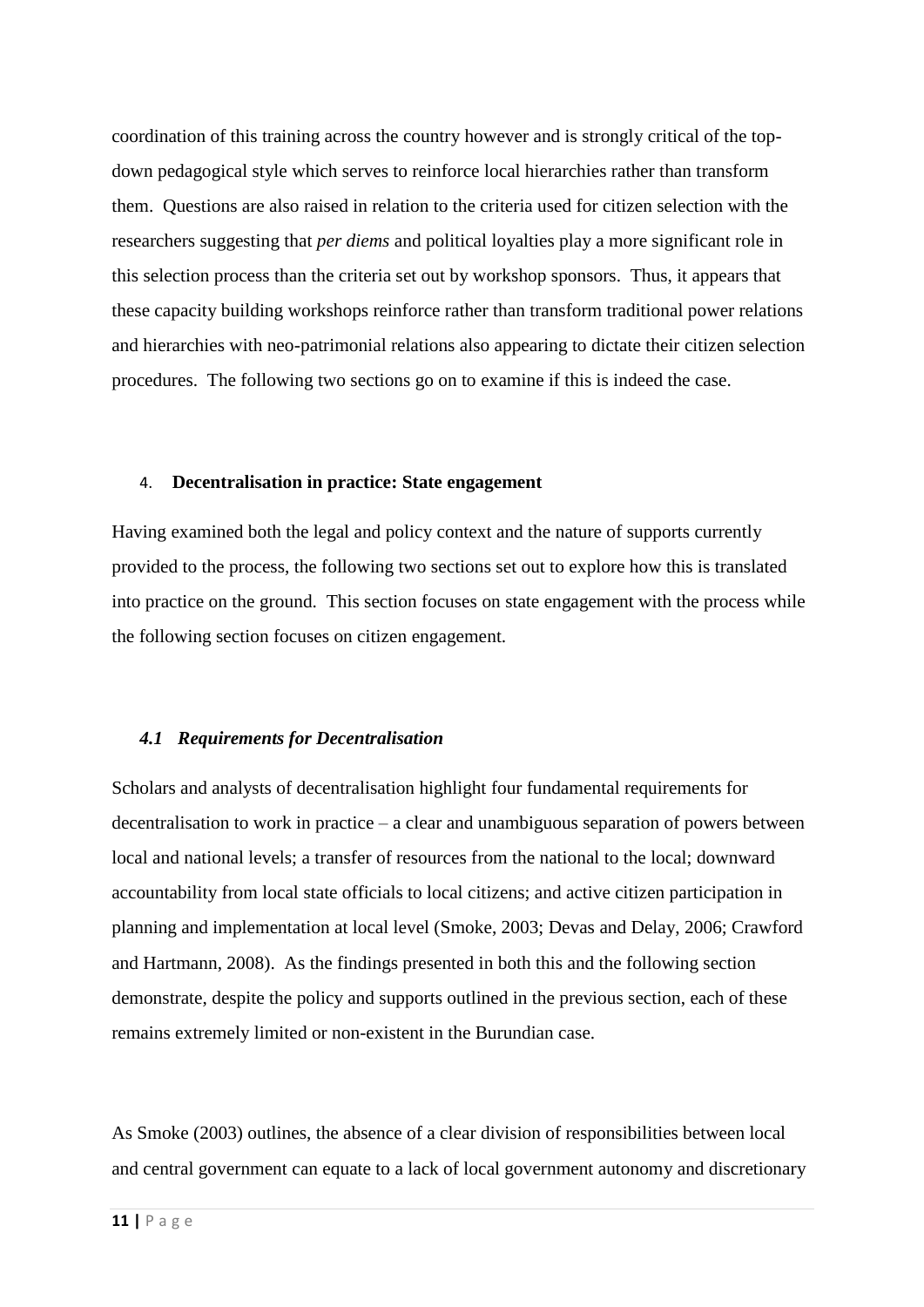powers. Moreover it can mean, on the one hand, that central authorities maintain a relatively high degree of control over local development priorities, or, on the other, that central authorities abdicate their responsibilities for local development altogether. Either way in the absence of clarity over the division of responsibilities, confusion reigns over the roles and responsibilities of the different layers of administration, and accountability for key administrative functions remains blurred. A number of researchers have already highlighted this problem within the Burundian context (ABELO, 2009; OAG, 2007, 2010) with the OAG (2010: 70) describing this as a '*remarkable gap*' given its importance to the success of the process. The findings from this research support this. The problem was repeatedly raised by representatives of donor agencies interviewed while Administrators and officials within the communes investigated routinely responded to the question as to their core role and responsibilities with the response that everything that happened within the commune was their responsibility. This is questionable given the presence of multiple state agencies and institutions at provincial level $\left[\frac{13}{3}\right]$ . Moreover, the policing and judicial system, together with public sector wages (for teachers, healthcare staff etc...) are administered centrally while a primary school building project underway throughout the country is widely promoted as a project of the state President<sup>[\[14\]](http://mc.manuscriptcentral.com/LongRequest/dpr?TAG_ACTION=DOWNLOAD_FILE_BY_NAME&DOCUMENT_ID=12071983&FILE_TO_DOWNLOAD=12071983_File000001_228024029.html-withlinks.htm&FILE_KEY=-1525394432&FILE_NAME_KEY=1498170122&DOWNLOAD=TRUE&FILE_TYPE=DOCUMENT&DOCUMENT_HASHCODE=&SANITY_CHECK_DOCUMENT_ID=&CURRENT_ROLE_ID=28935#_ftn14)</sup>. What the widespread assertion that commune officials 'do everything' does appear to indicate is that many issues are left to the Administrator and his/her team. However, it remains unclear which of these issues officially fall under their remit and which are the official responsibility of other state agencies. While confusing and frustrating for all officials involved, this lack of clarity is also a concern in that it undermines any basis for public accountability with citizens remaining very unclear as to who is accountable for what.

An allied issue is that of financial autonomy of local levels from the centre. Articles 71 and 77 of the Local Government Law refer to the necessity for a transfer of financial resources from the centre to communes (Gouvernement de Burundi, 2005). As other researchers and commentators have noted – and as repeatedly pointed out by national level stakeholders in interviews – this has not yet happened in Burundi. In the absence of a transfer of resources from the central budget, local communes rely on two principle sources for their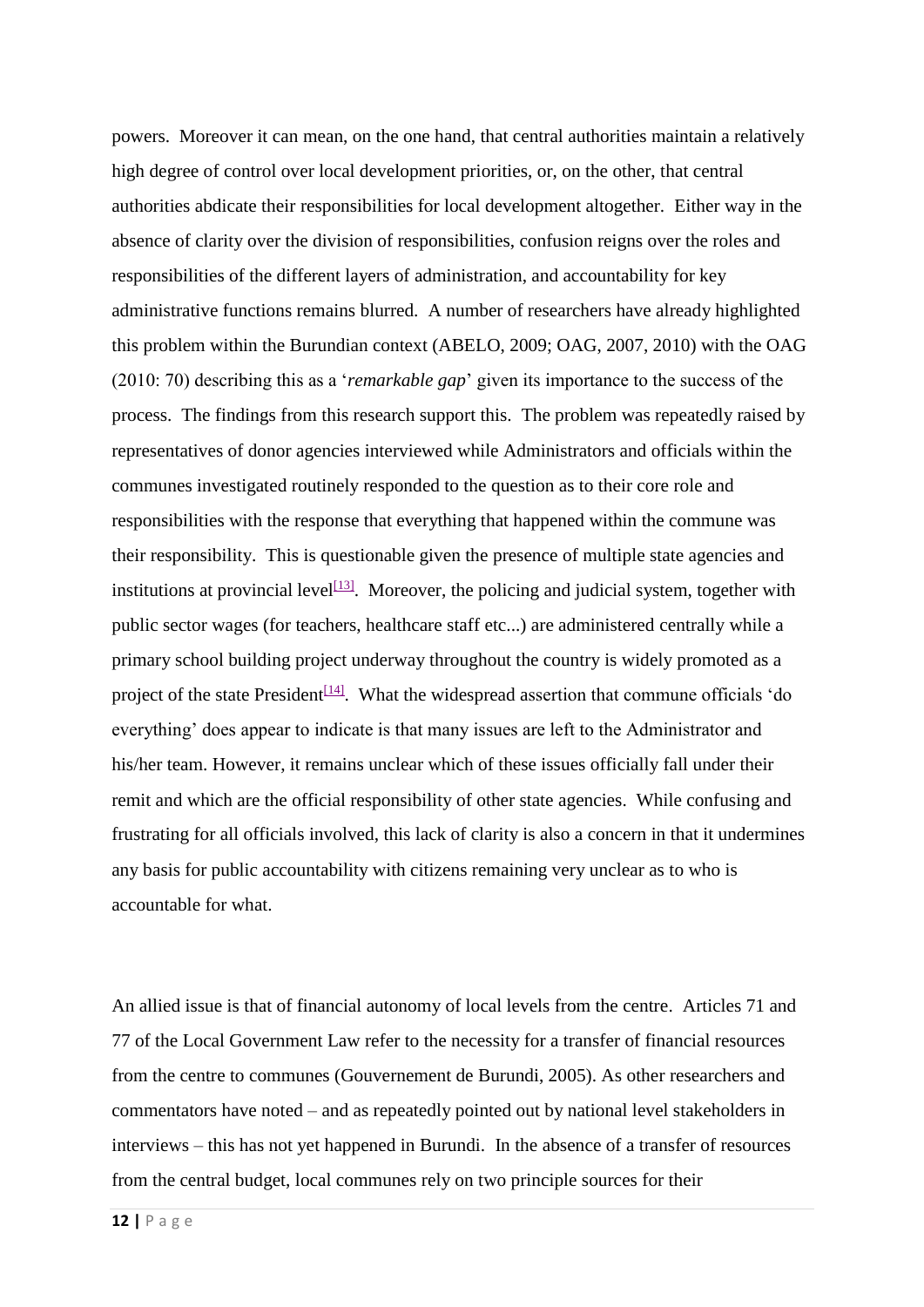budgets. First, revenue is raised through local taxation. Given the significant disparities in wealth between different communes and indeed different provinces, revenues raised in this manner differ greatly. For example, figures collated by ABELO relating to the years 2006 and 2007 show a mean income of US\$ 50,088 and US\$ 57,664 for these years respectively with huge disparities between communes (US\$8,101 in one commune to US\$ 1,767,483 in another (2006 figures) and US\$ 9,321 in one commune to US\$ 2,364,158 in another (2007 figures)) (see ABELO, 2010: 52-54). The second principle source of funds is donors and NGOs. Both the EU's *Gutwara Neza* and the World Bank's *PRADECS* programmes provide funding for micro-projects in the areas of health, education and local infrastructure. The *PRADECS* programme provides funding for projects up to US\$ 100,000 with approx. 3 per cent counterpart funding required. 1.5 per cent of this comes from local communities and between  $0.5$  and  $2$  per cent from commune budgets<sup>[15]</sup>. Communes can apply to an additional fund, the  $FONIC - a$  public investment fund, for their commune contribution or indeed for additional projects. It remains somewhat unclear on what basis FONIC funds are allocated however<sup>[\[16\]](http://mc.manuscriptcentral.com/LongRequest/dpr?TAG_ACTION=DOWNLOAD_FILE_BY_NAME&DOCUMENT_ID=12071983&FILE_TO_DOWNLOAD=12071983_File000001_228024029.html-withlinks.htm&FILE_KEY=-1525394432&FILE_NAME_KEY=1498170122&DOWNLOAD=TRUE&FILE_TYPE=DOCUMENT&DOCUMENT_HASHCODE=&SANITY_CHECK_DOCUMENT_ID=&CURRENT_ROLE_ID=28935#_ftn16)</sup> and the national Head of Decentralisation reports that this fund is now to be allocated on a 'performance' basis, although again the precise performance rating criteria remain to be elaborated $[17]$ . Commune officials state that they apply for FONIC funds for particular projects but are unaware of the criteria on which their applications are judged or the basis on which funds are allocated. Additionally, commune officials and Administrators seek funds from other international NGOs that may operate in their commune. This, however, officials report, is necessarily on a somewhat *ad hoc* basis and projects funded are often determined by funders own priorities and interests rather than priorities set out in commune development plans.

Evidently, as reported by other commentators heretofore and as noted by many interviewees, many communes are severely short of funds and much of the projects and activities set out in commune development plans remain unaddressed. A strong case can certainly be made, as it has been by ABELO (2010) and others, for a devolution of funds from central to local level as set out in the Law of 2005. However, in this regard it is worth a reminder that studies elsewhere show that a devolution of funds with insufficient or ineffective public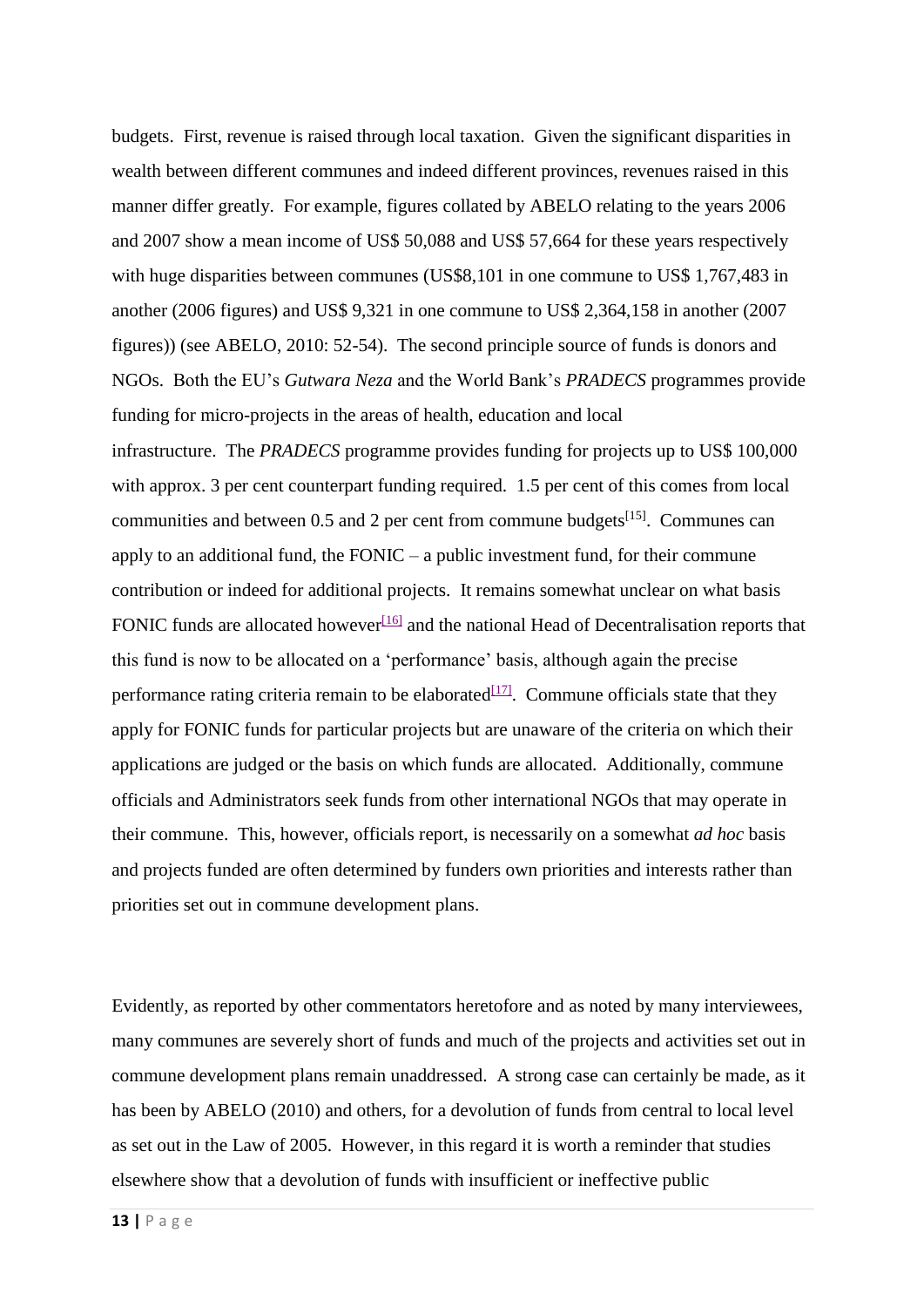accountability and transparency mechanisms can result in exacerbated local tensions and conflicts (Conyers, 2007; UNDP, 2009). In this respect it is noteworthy that all commune council members interviewed professed to being unaware and uninformed as to how priorities in budget expenditure are determined within their commune currently. The provisions of the legislative and policy framework notwithstanding, there remains therefore an absence of clarity and transparency in respect of both administrative accountability and decision-making in relation to resource allocation.

This brings us to the third related issue of downward accountability. As noted in Section 3.1, commune councils are obliged to display both the content of deliberations and details of decisions reached at council meetings on public notice boards outside the council offices. Of the eight commune offices visited, just two had any relevant information posted on their notice boards. One had posted a notice (in French which is not widely spoken) of an upcoming meeting, while the other had, in line with the procedures set out, posted a record of deliberations and decisions taken from their last meeting. None of the eight communes visited had disseminated information on their annual budgets and none had carried out the required public consultations, with the exception of specific public meetings organised and attended by the Administrator alone to collect revenue for specific projects. This pattern is mirrored again at hill level where, of the 22 hill councils examined, council committee meetings, as set out in Article 37 of the Local Government Law, were reported to be sporadic and no hill councils had held public meetings (as set out in Article 35) with, once again, the exception being meetings held to collect revenue and organise community work for specific projects.

The evidence reveals a lack of downward accountability therefore, suggesting that local officials remain unaware of the changes needed to traditional administrative and political practices as set out in the original policy. Yet, paradoxically, commune council officials interviewed demonstrated a high level of awareness of their responsibilities in this regard. Indeed, discussing what they had learned from the many workshops attended, all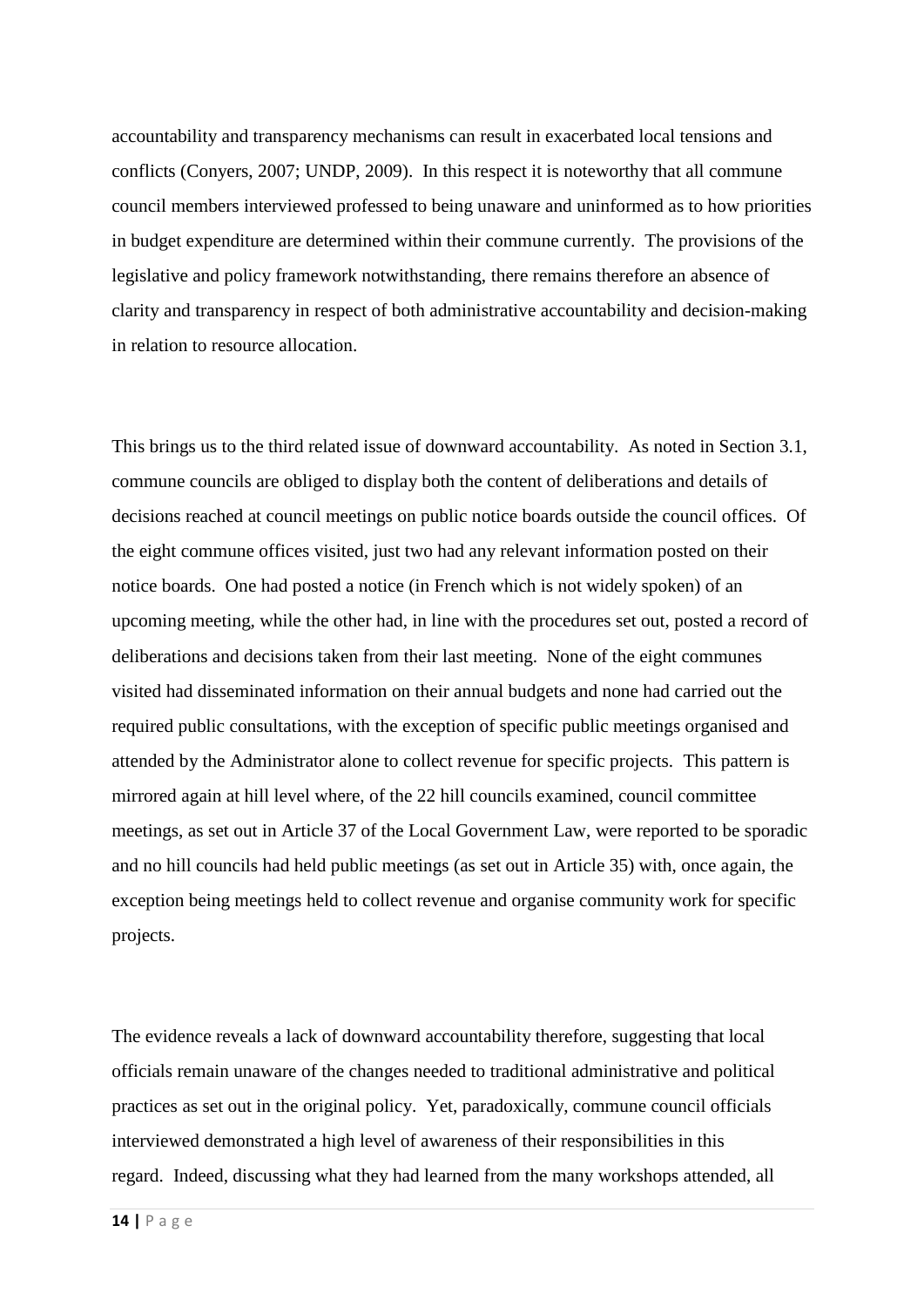interviewed emphasised the importance of downward accountability. This is apparent from statements such as *"the commune serves the population" [\[18\]](http://mc.manuscriptcentral.com/LongRequest/dpr?TAG_ACTION=DOWNLOAD_FILE_BY_NAME&DOCUMENT_ID=12071983&FILE_TO_DOWNLOAD=12071983_File000001_228024029.html-withlinks.htm&FILE_KEY=-1525394432&FILE_NAME_KEY=1498170122&DOWNLOAD=TRUE&FILE_TYPE=DOCUMENT&DOCUMENT_HASHCODE=&SANITY_CHECK_DOCUMENT_ID=&CURRENT_ROLE_ID=28935#_ftn18); "what we do comes from them [the people]" [\[19\]](http://mc.manuscriptcentral.com/LongRequest/dpr?TAG_ACTION=DOWNLOAD_FILE_BY_NAME&DOCUMENT_ID=12071983&FILE_TO_DOWNLOAD=12071983_File000001_228024029.html-withlinks.htm&FILE_KEY=-1525394432&FILE_NAME_KEY=1498170122&DOWNLOAD=TRUE&FILE_TYPE=DOCUMENT&DOCUMENT_HASHCODE=&SANITY_CHECK_DOCUMENT_ID=&CURRENT_ROLE_ID=28935#_ftn19); "decentralisation is a process giving people a voice" [\[20\]](http://mc.manuscriptcentral.com/LongRequest/dpr?TAG_ACTION=DOWNLOAD_FILE_BY_NAME&DOCUMENT_ID=12071983&FILE_TO_DOWNLOAD=12071983_File000001_228024029.html-withlinks.htm&FILE_KEY=-1525394432&FILE_NAME_KEY=1498170122&DOWNLOAD=TRUE&FILE_TYPE=DOCUMENT&DOCUMENT_HASHCODE=&SANITY_CHECK_DOCUMENT_ID=&CURRENT_ROLE_ID=28935#_ftn20); "we must work for the people" [\[21\]](http://mc.manuscriptcentral.com/LongRequest/dpr?TAG_ACTION=DOWNLOAD_FILE_BY_NAME&DOCUMENT_ID=12071983&FILE_TO_DOWNLOAD=12071983_File000001_228024029.html-withlinks.htm&FILE_KEY=-1525394432&FILE_NAME_KEY=1498170122&DOWNLOAD=TRUE&FILE_TYPE=DOCUMENT&DOCUMENT_HASHCODE=&SANITY_CHECK_DOCUMENT_ID=&CURRENT_ROLE_ID=28935#_ftn21); "our role is to go with the people's needs" [\[22\]](http://mc.manuscriptcentral.com/LongRequest/dpr?TAG_ACTION=DOWNLOAD_FILE_BY_NAME&DOCUMENT_ID=12071983&FILE_TO_DOWNLOAD=12071983_File000001_228024029.html-withlinks.htm&FILE_KEY=-1525394432&FILE_NAME_KEY=1498170122&DOWNLOAD=TRUE&FILE_TYPE=DOCUMENT&DOCUMENT_HASHCODE=&SANITY_CHECK_DOCUMENT_ID=&CURRENT_ROLE_ID=28935#_ftn22)*. Despite this awareness however, local government accountability remains low. Given the relatively high level of local officials' awareness and understanding of the principle tenets of accountability to their citizens, the question remains as to why there is little or none in evidence.

Drawing from interviews with officials exploring their motivations and deeper understandings of their role, two principal reasons for this policy-practice gap are proposed. First, the continued partisanship of the local election process whereby candidates are elected in a block from party lists rather than individually reinforces traditional upward accountability and loyalty. As others have pointed out (Ahamad et al, 2005, Yilmiz et al, 2010), such arrangements leave local candidates more concerned with their promotion and advancement within internal party structures than in promoting policies and initiatives that benefit the local community at large. Although executive positions in Burundi's local communes are full-time, all Administrators interviewed revealed that they had held better paid positions in the past but admitted accepting their current post with an eye to their political futures. As one Administrator noted<sup>[\[23\]](http://mc.manuscriptcentral.com/LongRequest/dpr?TAG_ACTION=DOWNLOAD_FILE_BY_NAME&DOCUMENT_ID=12071983&FILE_TO_DOWNLOAD=12071983_File000001_228024029.html-withlinks.htm&FILE_KEY=-1525394432&FILE_NAME_KEY=1498170122&DOWNLOAD=TRUE&FILE_TYPE=DOCUMENT&DOCUMENT_HASHCODE=&SANITY_CHECK_DOCUMENT_ID=&CURRENT_ROLE_ID=28935#_ftn23)</sup>, he has been nominated by Presidential decree (albeit having been selected by his commune council). This brings officials – Administrators and council members alike – to the attention of senior party officials and there can be no doubt that council membership represents a strategic political move as much as anything else. In a system where, historically, material gains have depended on strategic political alignment, such a rationale makes perfect sense.

The second explanation for this policy-practice gap is the legacy of old hierarchies and the persistence of cultures and practices of upward accountability. At commune level, despite the provisions set out in various legislative and policy texts, the Administrator continues to report to the commune council and the provincial Governor, but not the local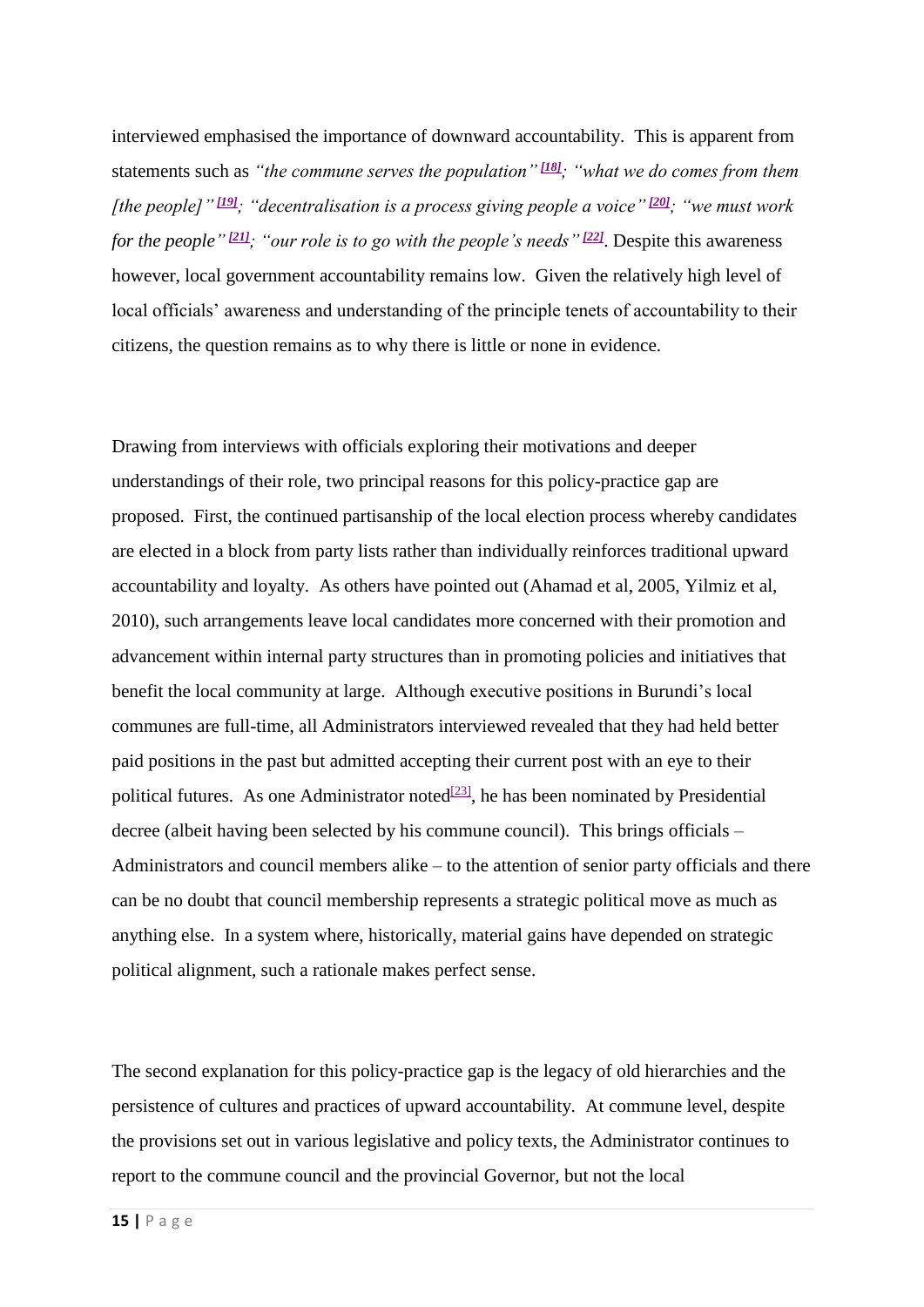community. The annual budget, once adopted by the commune council, is transmitted to the Governor for approval. This is despite the fact that a significant proportion of the revenue (both financial and in terms of collective community works/counterpart funding) for this budget comes from local citizens. Hill council members, when defining their role, repeatedly used the phrase *"the eyes and ears of the Administrator" -* a characterisation suggesting more of a surveillance / control role as in the past than a role as a conduit for the views and proposals of local residents, as set out in current texts and policy. Indeed, each Monday morning, in all communes, hill council leaders come together to meet with the Administrator and report on security and development issues on their hills. This meeting is described by hill council leaders as a reporting structure rather than an opportunity to put forward proposals or suggestions $^{[24]}$  $^{[24]}$  $^{[24]}$ . Reinforcing this, both commune and hill council members, when asked to describe what is meant by the concept of community participation, consistently describe it in terms of revenue collection and/or brick building or other organised community works rather than in terms of citizen voice and influence as set out in the official texts. Thus, for commune and hill level leaders alike, citizens continue to be viewed as subjects of the state – to be called on for material and financial supports for developmental activities decided upon elsewhere – rather than the active citizens envisaged within the decentralisation laws and policy.

#### 5. **Decentralisation in practice: Public engagement**

As noted above, the fourth key requirement for decentralisation to work effectively is for an active citizen engagement and participation. As we have seen in Section 3, Burundi's decentralisation policy is clear and unambiguous in this regard, according citizens a central role in decision-making and choice in relation to development initiatives and service provision in their localities. Yet, mirroring the findings reported above, public engagement in practice remains extremely low. None of the 162 hill residents involved in the research have ever attended a commune council meeting. Indeed, just 12 per cent of residents professed to any knowledge as to what the commune council does – and this was a rather vague response in the areas of development and the maintenance of peace and order. There is a clear gender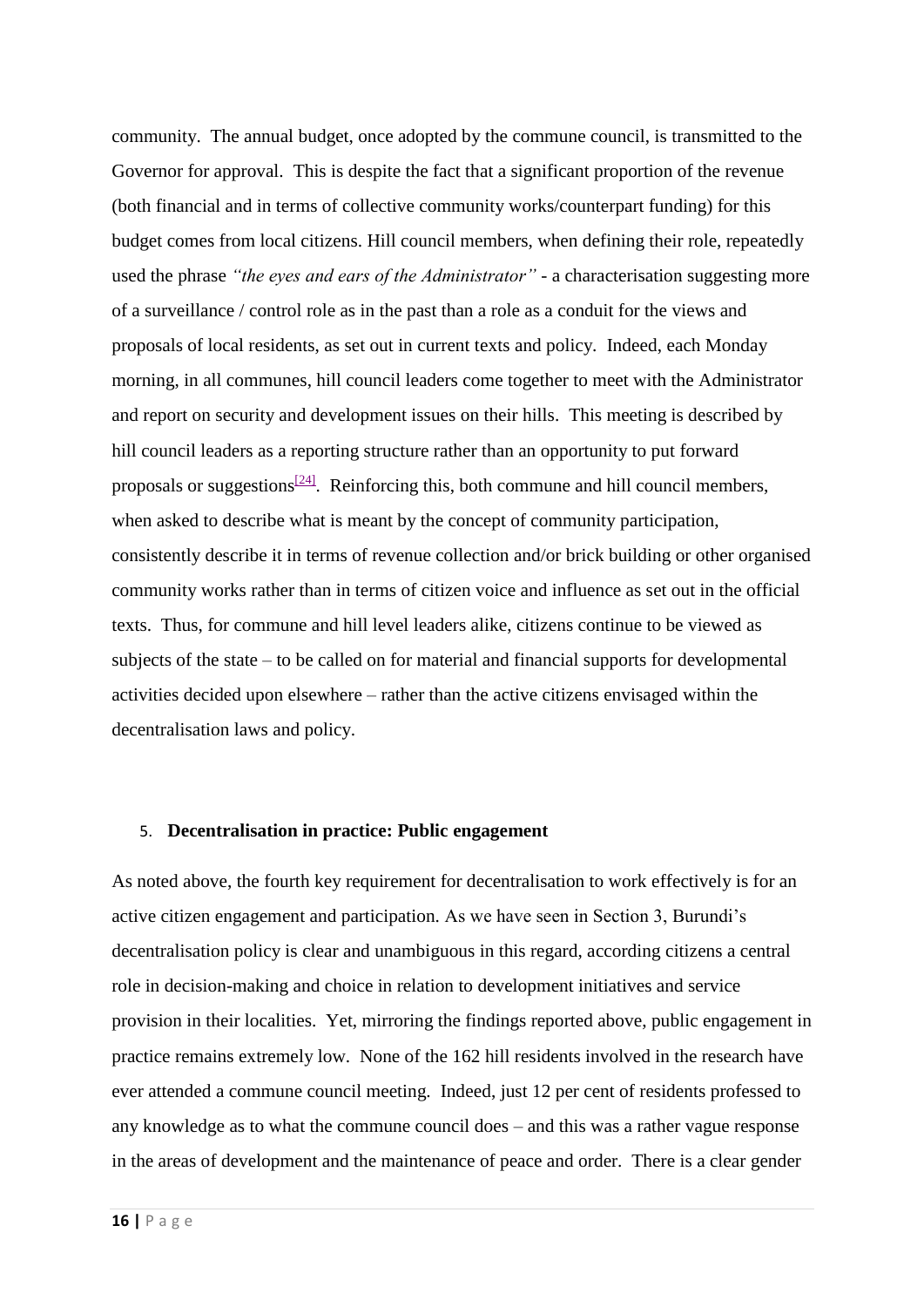divide in terms of both knowledge of the council's role and activities and in terms of access to the council members and/or the Administrator (whose role is slightly better known). There is also a rural/urban divide in this regard. Thus, of the 162 hill residents involved in the research, more men (four) than women (one – consulting a female Administrator) have consulted with their Administrator over particular matters and each of these live in or in the vicinity of the commune centre. For many others, in the words of one resident, *"it [the commune council] is for people at a higher level"[\[25\]](http://mc.manuscriptcentral.com/LongRequest/dpr?TAG_ACTION=DOWNLOAD_FILE_BY_NAME&DOCUMENT_ID=12071983&FILE_TO_DOWNLOAD=12071983_File000001_228024029.html-withlinks.htm&FILE_KEY=-1525394432&FILE_NAME_KEY=1498170122&DOWNLOAD=TRUE&FILE_TYPE=DOCUMENT&DOCUMENT_HASHCODE=&SANITY_CHECK_DOCUMENT_ID=&CURRENT_ROLE_ID=28935#_ftn25)*, and many noted that it is not possible to personally access commune council members as only heads of the hill council can do this.

However, as Uvin (2008, 2009) in particular has highlighted, the hill councils – five member councils elected as individual rather than party candidates for the first time in 2010 – represent a real opportunity for citizen participation in local economic and social affairs. Among the hill residents participating in this research, there is a much greater awareness of the existence and the role of local hill councils. Most respondents are aware of who their council representatives are. Eighty per cent of respondents (two-thirds male, one third female) identified a role for the council. It is important to note however that the role identified – arbitration and resolution of local conflicts – represents just one of the four roles envisaged within the local government law and neither residents themselves nor hill council members made any reference to a role in proposing activities to the commune council or monitoring local developmental activities.

Although local conflict resolution was identified as the main role of the hill council by 80 per cent of respondents, only six out of the 162 residents consulted (four male, two female) stated that they have gone to their hill council with issues to be resolved (the issues were disputes with neighbours over land boundaries (three male); theft in the home (one male, one female); and family disputes arising from the widespread practice of 'polygamy<sup>[\[26\]](http://mc.manuscriptcentral.com/LongRequest/dpr?TAG_ACTION=DOWNLOAD_FILE_BY_NAME&DOCUMENT_ID=12071983&FILE_TO_DOWNLOAD=12071983_File000001_228024029.html-withlinks.htm&FILE_KEY=-1525394432&FILE_NAME_KEY=1498170122&DOWNLOAD=TRUE&FILE_TYPE=DOCUMENT&DOCUMENT_HASHCODE=&SANITY_CHECK_DOCUMENT_ID=&CURRENT_ROLE_ID=28935#_ftn26)</sup>' (one female)). For those that have not approached their hill council, when asked why not, some noted that they have not yet had issues which needed resolution, while others (predominantly women) pointed out that the issues they face are of no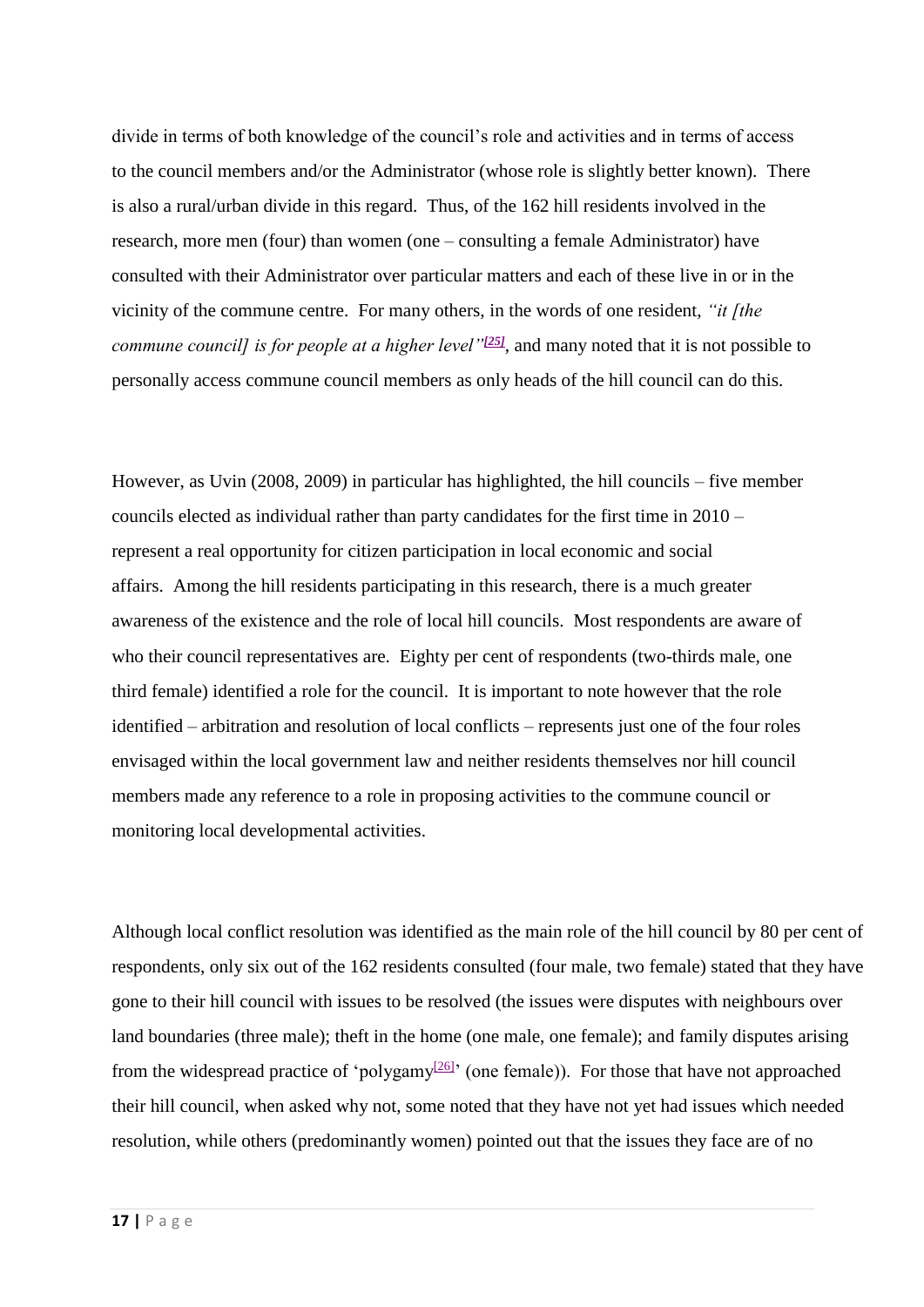interest to (predominantly male) council members. For others, a sense of resignation with the hand they are dealt is palpable. As one (female) respondent notes "everything is God's word/will"<sup>[\[27\]](http://mc.manuscriptcentral.com/LongRequest/dpr?TAG_ACTION=DOWNLOAD_FILE_BY_NAME&DOCUMENT_ID=12071983&FILE_TO_DOWNLOAD=12071983_File000001_228024029.html-withlinks.htm&FILE_KEY=-1525394432&FILE_NAME_KEY=1498170122&DOWNLOAD=TRUE&FILE_TYPE=DOCUMENT&DOCUMENT_HASHCODE=&SANITY_CHECK_DOCUMENT_ID=&CURRENT_ROLE_ID=28935#_ftn27)</sup>.

The overall picture therefore, is one of an extremely low level of citizen participation, either at commune or hill level. Again, drawing from discussions with hill residents, the principal reason for this points to continuities with the past and the widespread view that nothing has changed in relation to how politics is conducted and how the system operates. Three key findings support this argument. First, the qualities sought by hill residents in their elected leaders; second, the ongoing systematic exclusion (by both state officials and local residents themselves) of certain groups and individuals from political engagement; and third, the widespread distaste for politics which is associated with intimidation, insecurity and conflict.

In relation to the first point, in terms of the qualities sought (and voted for) in an effective hill council member, there is remarkable consensus across all research sites, and between women and men. Across all sample areas, people identified local 'notables' / people who are well known with integrity, an ability to listen, a sense of fairness, and a 'bon comportement'. Repeatedly respondents noted that a good track record as an effective community leader is important. These findings indicate that, while election of hill council members is a relatively new phenomenon, the people elected are not necessarily new to the role of community leaders. It may therefore be difficult for new entrants to gain a foothold in this new institution (most notably women who have not enjoyed political prestige or leadership roles at a local level in the past and who face formidable obstacles in attempting to enter what is widely seen as a male arena). It may also mean that these fora are captured by local elites. Moreover, despite this introduction of a new local institution, continuities with the past in terms of relations with commune authorities are extremely apparent as evidenced in both the weekly reporting to the Administrator and in hill council members self characterisation as *"the eyes and ears of the Administrator on the hill"*, a characterisation more redolent of surveillance structures from the past rather than the representative structures set out in current policy and legislation.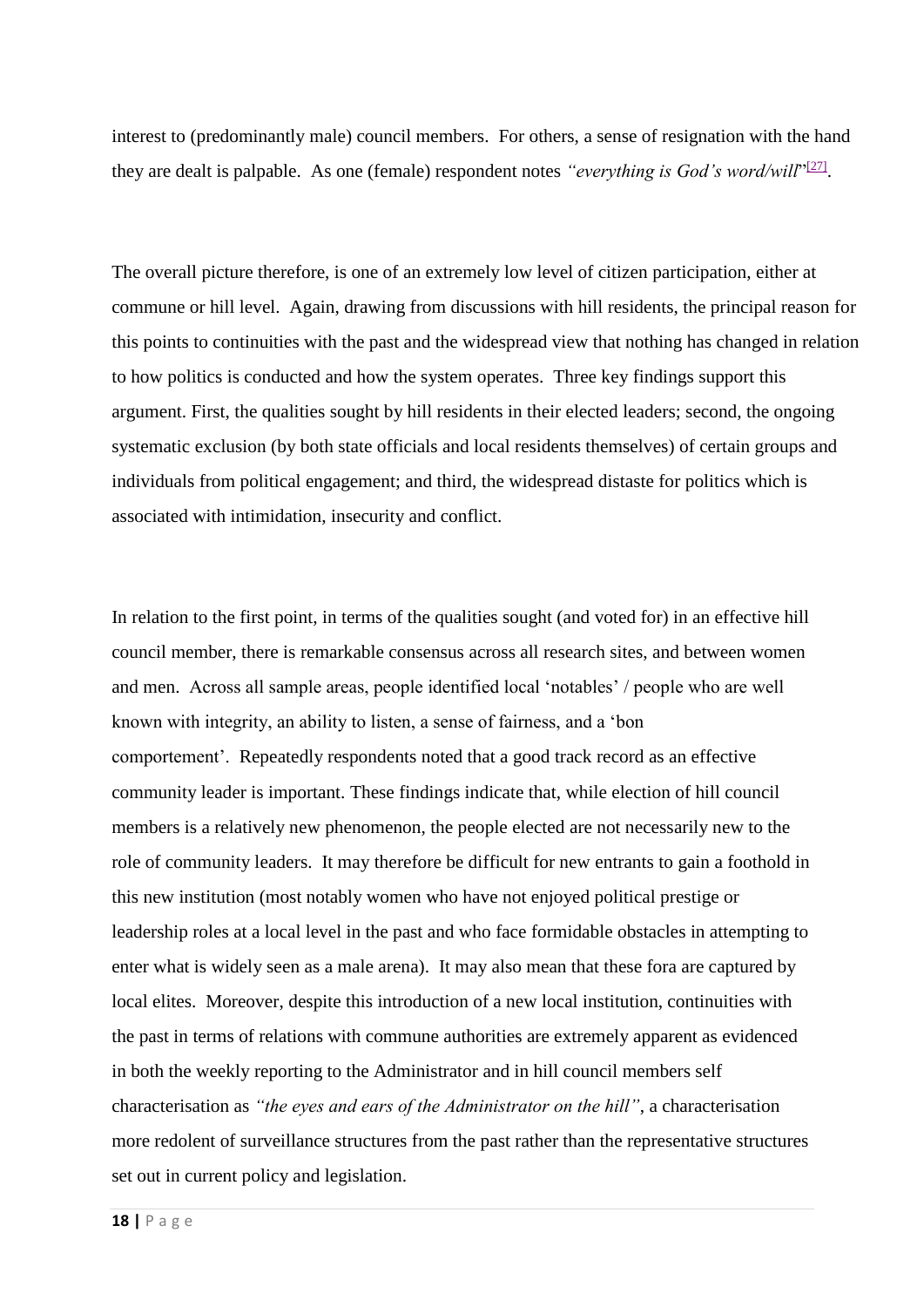A second, related point is the fact that a significant proportion of the population have been – and continue to be – repeatedly and systematically excluded from political life. Specific groups in this regard include most women and the Batwa minority group, although many others have also been systematically excluded from active engagement in public life. Moreover, this exclusion is actively exercised not exclusively by formal political authorities but, most strikingly, by communities, neighbours, individuals and family members themselves $^{[28]}$  $^{[28]}$  $^{[28]}$ .

The third critical point is the fact that the egregious abuse of power by political authorities in the past coupled with current politically motivated insecurity and violence (see Human Rights Watch, 2009, 2010; Sentamba, 2010, Uvin, 2010 and Vandeginste, 2011) has resulted in a widespread distaste for and disaffection from politics among ordinary citizens across the communes visited (and reportedly, more broadly). Politics is popularly viewed as the principle source of insecurity and conflict. Citizens are tired of violence, insecurity and unrest and, when asked about their views on politics and the role of political leaders, many, recalling the intimidation surrounding the 2010 elections coupled with ongoing reports of politically motivated violence, express the wish to be just left alone – wanting nothing to do with politics or politicians, including local commune structures.

#### 6. **Conclusions, Lessons and Recommendations**

While the findings might seem to indicate that, despite considerable financial investment, little has changed since the re-introduction of decentralisation in Burundi in 2005, it is important to remember that decentralisation is a process rather than a product and, as such, takes time. Indeed, according to one view (OECD, 2004), it takes well over ten years to reap tangible benefits for local communities and this happens only when accompanied by significant political investments from state and civic actors alike. The analysis presented above demonstrates that Burundi has a strong legislative and policy framework in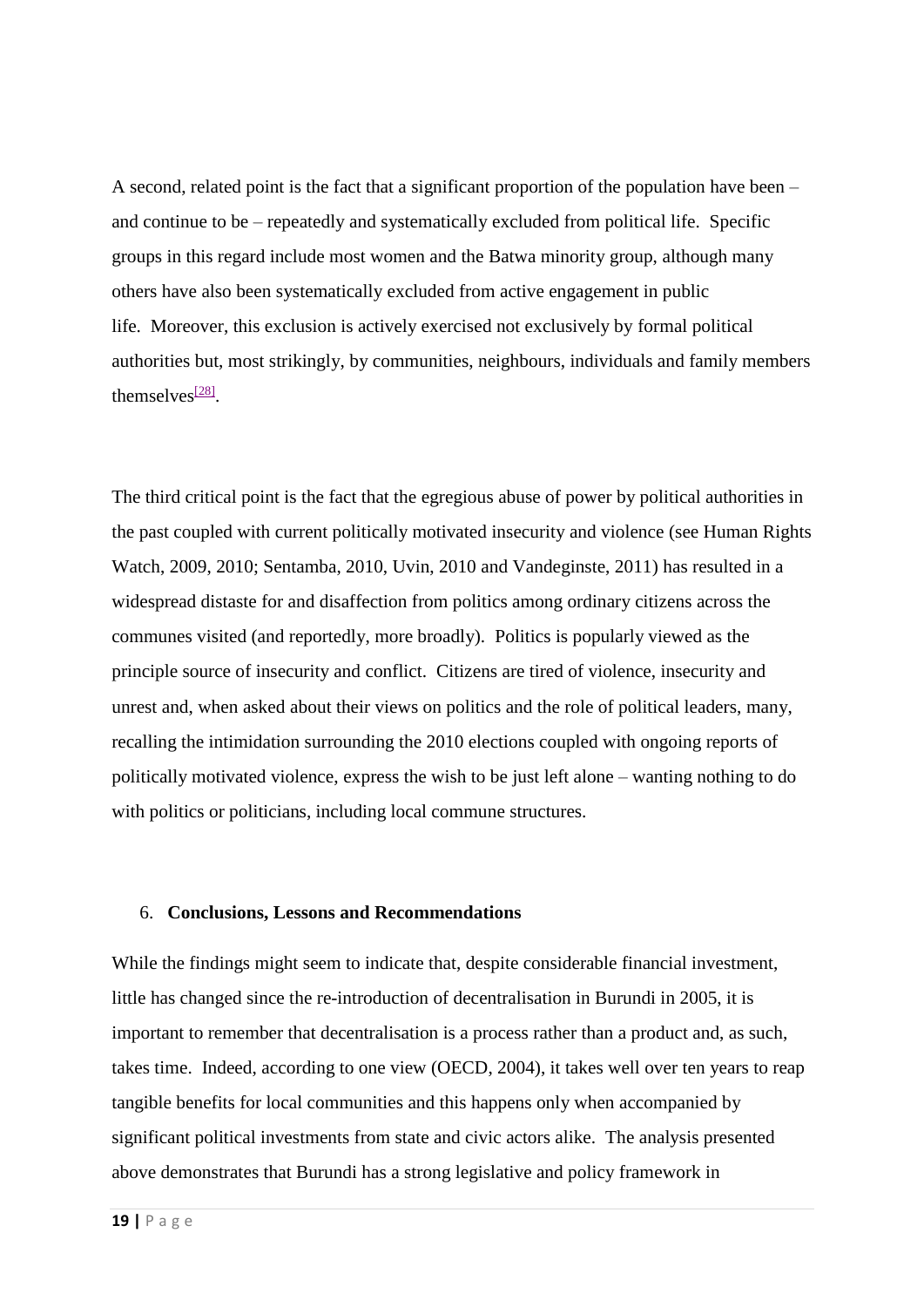place. However, this framework alone is insufficient. Moreover, the findings demonstrate that a restricted emphasis on technical capacity building among local elites and their institutions alone carry several real risks to the stability of the process and to the country more broadly.

Specifically, the historicised, political economy approach employed in this study reveals three principle constraints to an effective, transformative evolution of the process moving forward. First, there is evidence that the predatory, neo-patrimonial state of the past lives on and may indeed extend its power through the process. The state continues to be viewed – by officials and citizens alike – as the principle source of wealth, status and prestige in society. This is evidenced, *inter alia,* in the motivations of commune administrators and officials within their posts; in the selection criteria employed for citizen involvement in capacity building workshops; and in the lack of transparency and downward accountability in relation to decision-making on resource allocations. In this context, the implicit assumption that state officials work for the common good and that all that is required is some capacity building in relation to administrative and financial procedures for the process to succeed needs to be revisited. Moreover, with the newly elected hill councils functioning as the self-professed "*eyes and ears of the administrator on the hills",* overseeing, reporting on and controlling rather than responding to residents' views and actions, and with citizen participation reduced to revenue generation and community works for pre-defined activities, decentralisation, in its current guise, risks consolidating an extension of this predatory state into each hill and community across the country. Second, the differential access afforded citizens to key officials reinforces the traditional hierarchies and patron-client relations of the past. As we have seen, typically only the well connected (male, urban and non-Batwa) gain access to the corridors of power and influence at both hill, but particularly at commune level. Combining this with the lack of public meetings and the dearth of mechanisms for downward transparency and accountability, the radical changes in political culture envisaged within the decentralisation policy remain distant and the risks of increasing political and horizontal inequalities grow. And third, widespread public apathy toward and distaste for politics, as articulated by citizens across all research sites, means that the appetite for citizen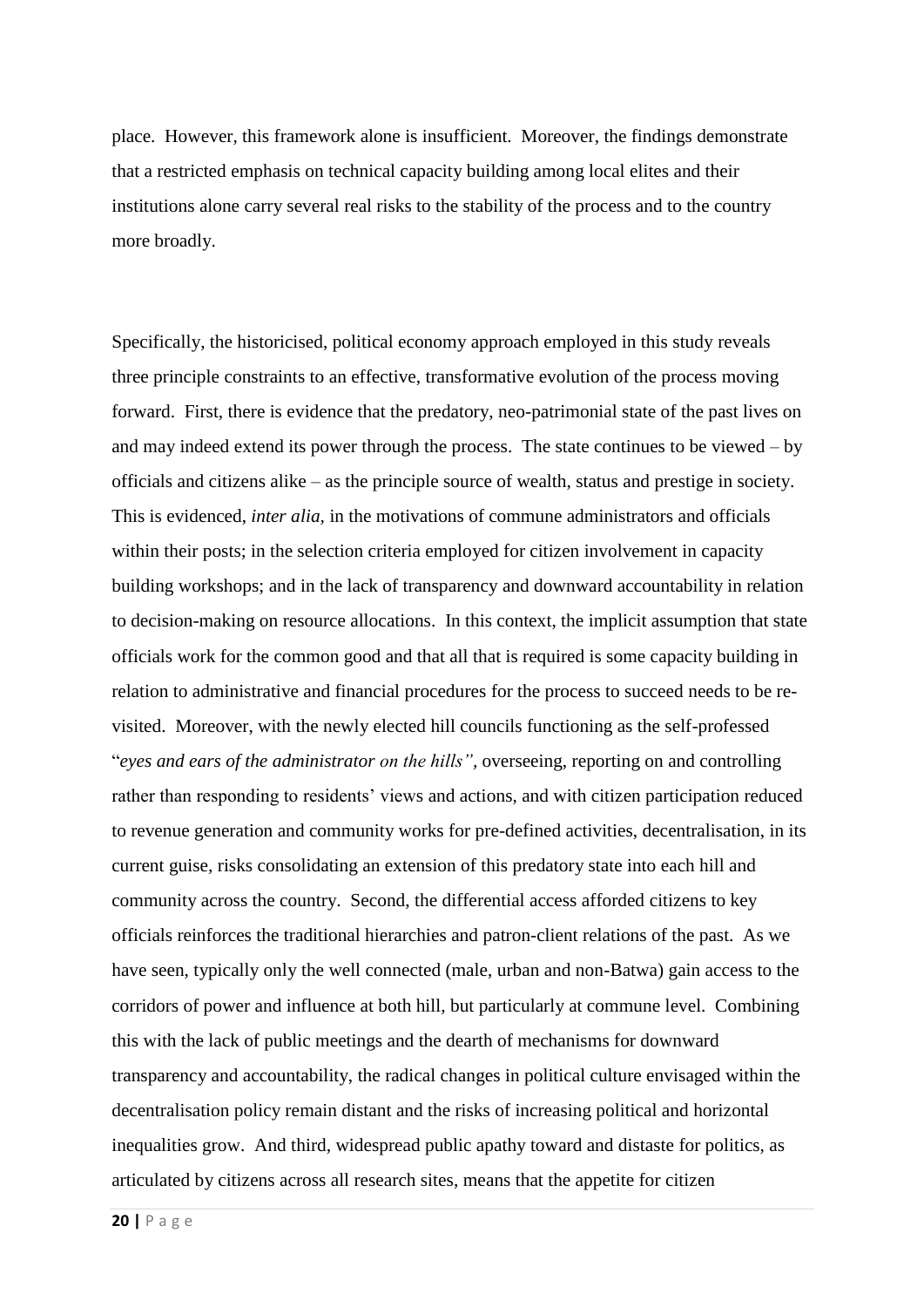participation within these structures, even if the opportunities for such participation exist, is weak.

The key lesson from all of this is that a focus on formal institutions alone is insufficient. It is important not to confuse means with ends. As the architects of the process envisaged at the outset, Burundi's decentralisation process is about creating institutions as a means toward an even more ambitious end – the transformation of political culture and the promotion of local democracy and inclusive governance. Thus, institutions need to be accountable, responsive and inclusive. For both scholars and policy makers alike, this problematises the tendency within recent development and state-building literature to separate institutions from society and to largely ignore the place of citizens within these. While much policy-relevant research on decentralisation in post-conflict contexts focuses on the sequencing of reforms (see for example Treisman, 2000; Lake and Rothchild, 2005; Schou and Haug, 2005; Siegle and O'Mahoney, 2008), it is often very unclear where citizens are located within these schema or indeed if they have a place at all. While concerns about legitimacy are rightly raised, the literature has little to say about how such legitimacy might be built. In highlighting the significant constraints to a successful roll-out of the process in Burundi, this study draws attention to the obstacles to citizen engagement and highlights the importance of supports which aim at bringing citizens back in. Bringing citizens back in and shifting the focus of support from institution-building *per se* to institution-building which is more inclusive, responsive and accountable will go some way toward building the trust, confidence and legitimacy highlighted by proponents of decentralisation, hopefully paving the way for greater peace and stability into the future.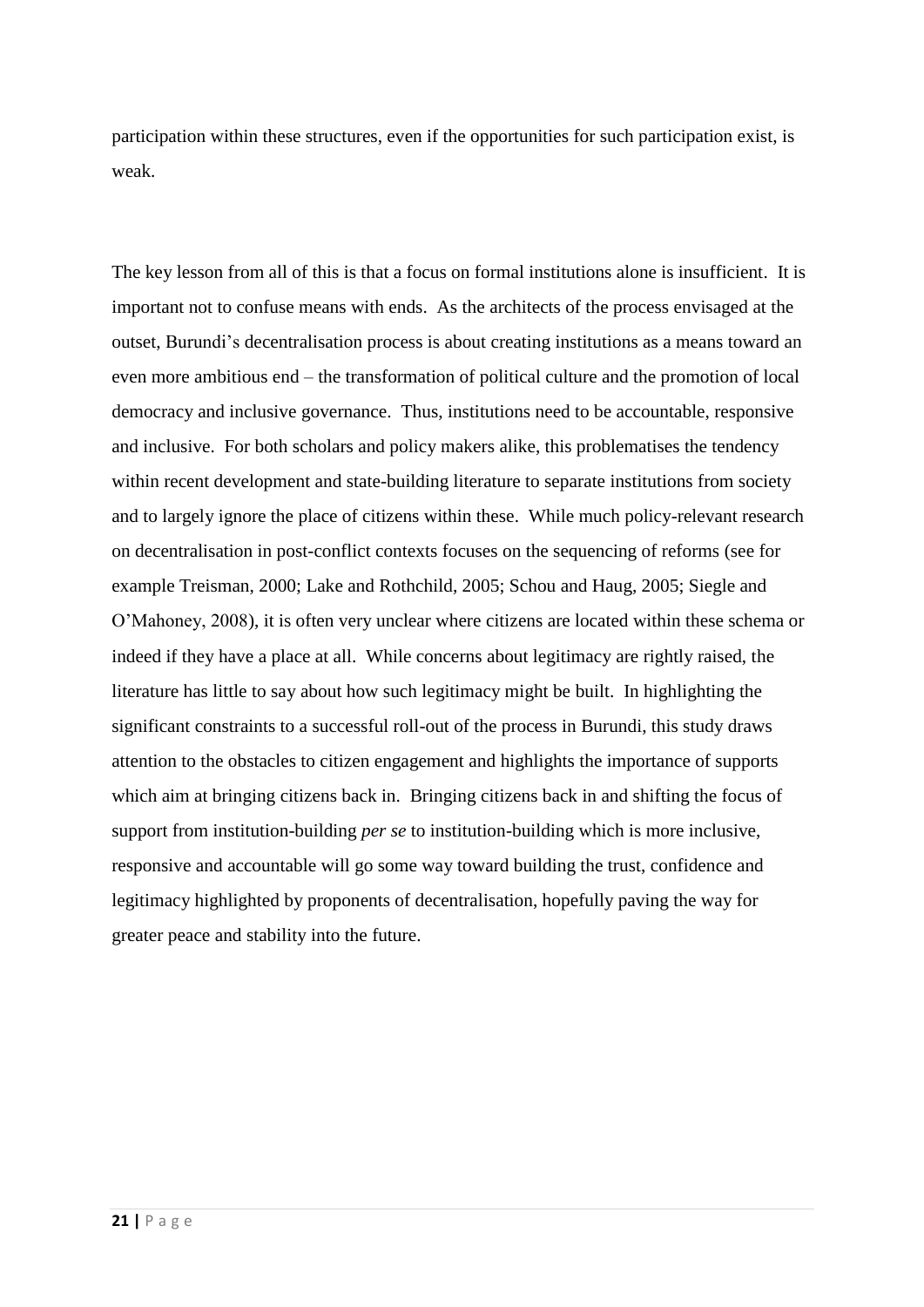## **Bibliography**

ABELO (2009) *L'état de la décentralisation et la situation des Communes au Burundi : Etude de base, 2009,* Bujumbura: Association Burundaise des Elus Locaux.

Ahmad, J., Devarajan, K. Shantayanan, S. Stuti and S. Shah (2005) "Decentralisation and Service Delivery", *Policy Research Working Paper 3603,* Washington, DC: World Bank.

Baltissen, G. and E. Sentamba (2011) *Programme et Plan d'action opérationnel de renforcement des capacités des acteurs en charge de la mise en œuvre de la politique de la décentralisation et du développement communautaire*, Evaluation indépendante du PRADECS, Bujumbura : PRADECS.

Booth, D. (2010) "Towards a theory of local governance and public goods' provision in sub-Saharan Africa", *Africa power and politics working paper No. 13,* August, 2010, London: Overseas Development Institute.

Brinkerhoff, D.W. (2011) "State Fragility and Governance: Conflict Mitigation and Subnational Perspectives", *Development Policy Review,* 29(2), 131-153.

Brinkerhoff, D.W. (2007) *[Governance in Post-Conflict Societies: Rebuilding Fragile](http://www.rti.org/publications/abstract.cfm?pubid=8192)  [States](http://www.rti.org/publications/abstract.cfm?pubid=8192) London,* UK: Routledge.

Cammack, D, D. McLeod, A.R. Menocal and K. Christiansen (2006) *Donors and the 'Fragile States' Agenda: A Survey of Current Thinking and Practice*, Report submitted to the Japan International Cooperation Agency, London: Overseas Development Institute.

Chanie, P. (2007) "Clientelism and Ethiopia's post-1991 decentralisation", *Journal of Modern African Studies,* 45(3), pp. 355-384.

Conyers, D. (2007) "Decentralisation and Service Delivery: Lessons from Sub-Saharan Africa"*, IDS Bulletin*, 3(1). pp. 18-32.

Crawford, G. and C. Hartmann (eds) (2008) *Decentralisation in Africa: A Pathway out of Poverty and Conflict?,* Amsterdam: Amsterdam University Press.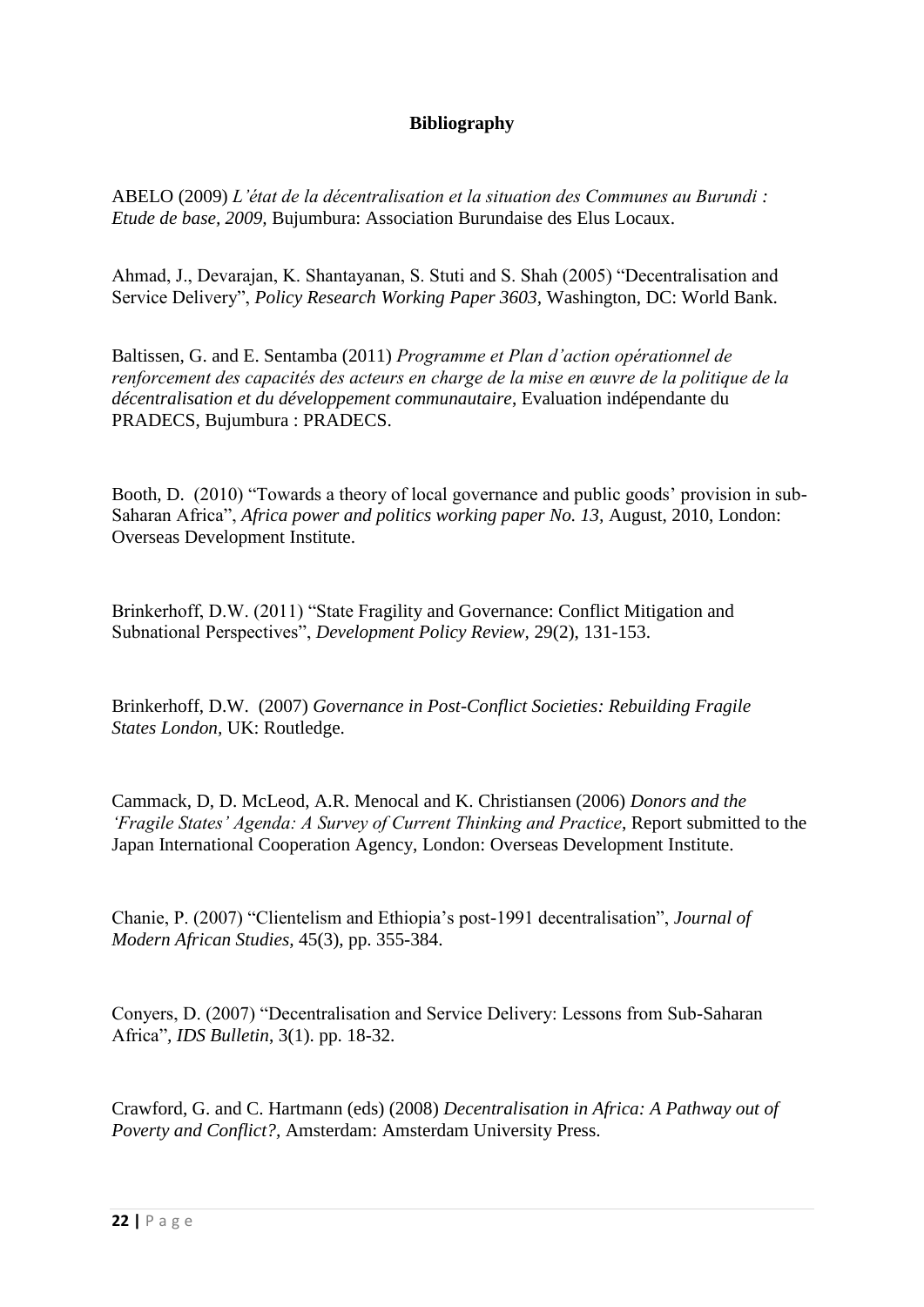Crook, R.C. (2003) "Decentralisation and Poverty Reduction in Africa: The Politics of Local-Central Relations", *Public Administration and Development,* 23(1), pp. 77-88.

Devas, N. and S. Delay (2006) "Local Democracy and the Challenges of Decentralising the State", *Local Government Studies,* 32(5), pp. 677-695.

DfID (2006) *Eliminating World Poverty: Making Governance Work for the Poor:* White Paper on International Development, London: Department for International Development.

Gouvernement de Burundi (2005) *Loi no. 1/016 du 20 avril 2005 portant organisation de l'administration communale,* Bujumbura.

Gouvernement de Burundi (2009) *Document de Politique Nationale de Décentralisation au Burundi,* Bujumbura.

Gouvernement de Burundi (2011) *Manuel de Procédures Administratives et Financières,* Bujumbura.

Gubser, M. (2011) "The View from Le Château: USAID's Recent Decentralisation Programming in Uganda", *Development Policy Review,* 29(1), pp. 23-46.

Hammouda, B. (1995) *Burundi: Histoire Economique et Politique d'un Conflit,* Paris: l'Harmattan.

Human Rights Watch (2009) *Pursuit of Power: Political Violence and Repression in Burundi,* Geneva and New York: Human Rights Watch.

Human Rights Watch (2010) *'We'll Tie You Up and Shoot You: Lack of Accountability for Political Violence in Burundi",* Geneva and New York: Human Rights Watch.

La Bénévolencjia/SFCG (2011) *Médias pour une Responsabilité citoyenne: Utilité, efficacité et impact*: Bujumbura: La Bénévolencjia/Search for Common Ground,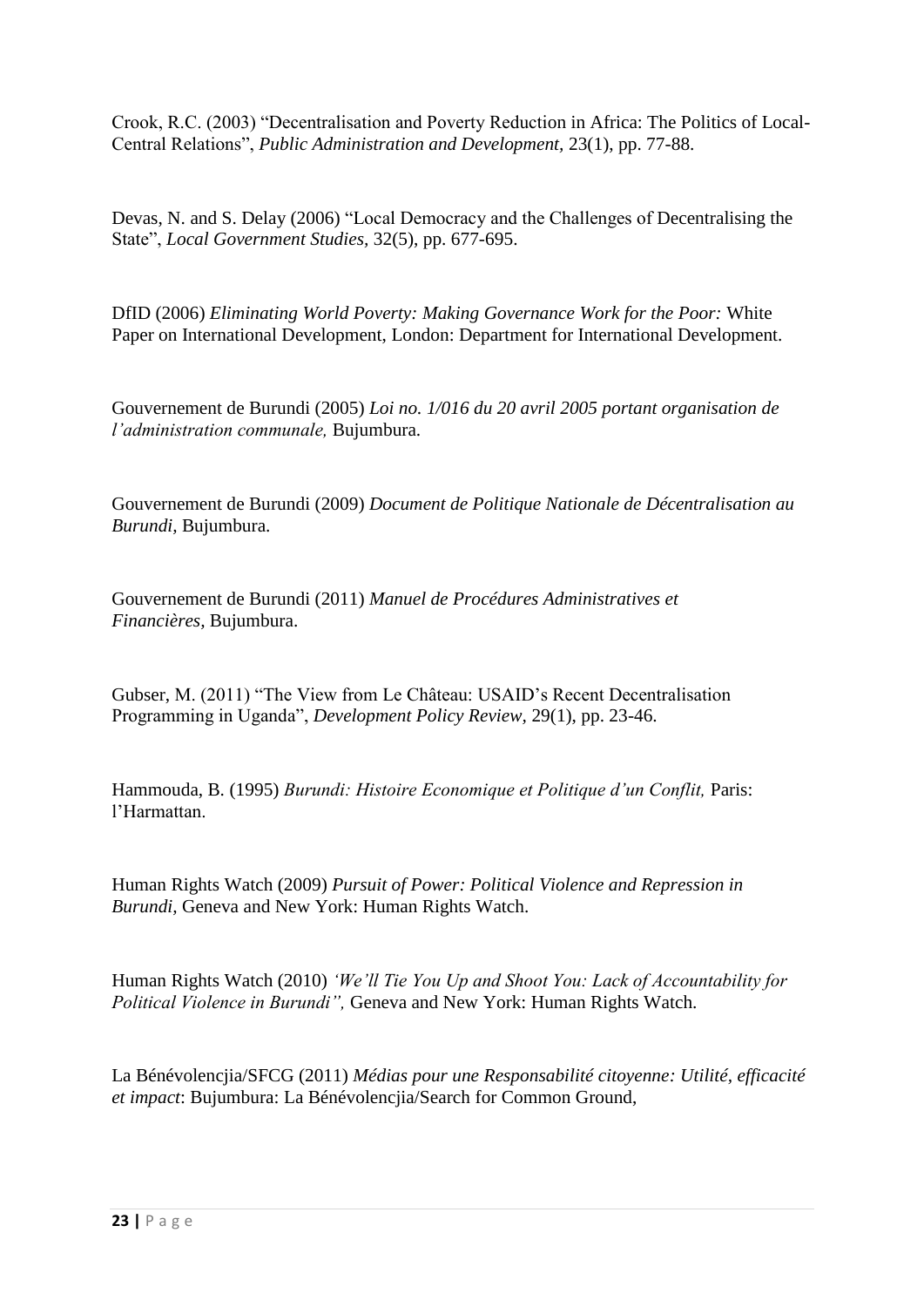Lake, D.A. and D. Rothchild (2005) "Territorial decentralisation and civil war settlements", in *Sustainable peace: Power and democracy after civil wars.* P.G. Roeder and D. Rothchild, Ithaca, New York: Cornell University Press.

Lemarchand, R. (2006) "Consociationalism and Power-Sharing in Africa: Rwanda, Burundi and the Democratic Republic of the Congo", *African Affairs,* 106/422, pp. 1-20.

Manirakiza, Z. (2009) *Organisation Administrative de la République de Burundi,* Bujumbura: Programme Gutwara Neza / World Bank.

Ndikimana, L. (2000) "Towards a solution to violence in Burundi: A case for political and economic liberalisation", *The Journal of Modern African Studies,* 38(3), pp. 431-459.

Ngaruko, F. and Nkurunziza, J.D. (2000) "An Economic Interpretation of Conflict in Burundi", *Journal of African Economies,* 9(3), pp. 370-409.

OAG (2007) *Analyse de processus de décentralisation au Burundi,* Bujumbura : Observatoire de l'Actions Gouvernementale.

OAG (2010) *Evaluation du processus de Décentralisation au Burundi,* Bujumbura : Observatoire de l'Actions Gouvernementale.

OECD (2004) *Lessons learned on Donor Support to Decentralisation and Local Governance*: *DAC Evaluation Series,* Paris: Organisation for Economic Co-operation and Development.

Ogbaharya, D. (2008) "(Re-)building governance in post-conflict Africa: the role of the state and informal institutions", *Development in Practice,* 18(3), pp. 395-402.

Reyntjens, F. (2005) "Burundi: A Peaceful Transition after a Decade of War?", *African Affairs,* 105(418), pp. 117-135.

Schou, A. and M. Haug (2005) *Decentralisation in conflict and post-conflict situations,* Working Paper 139, Oslo: Norwegian Institute for Urban and Regional Research.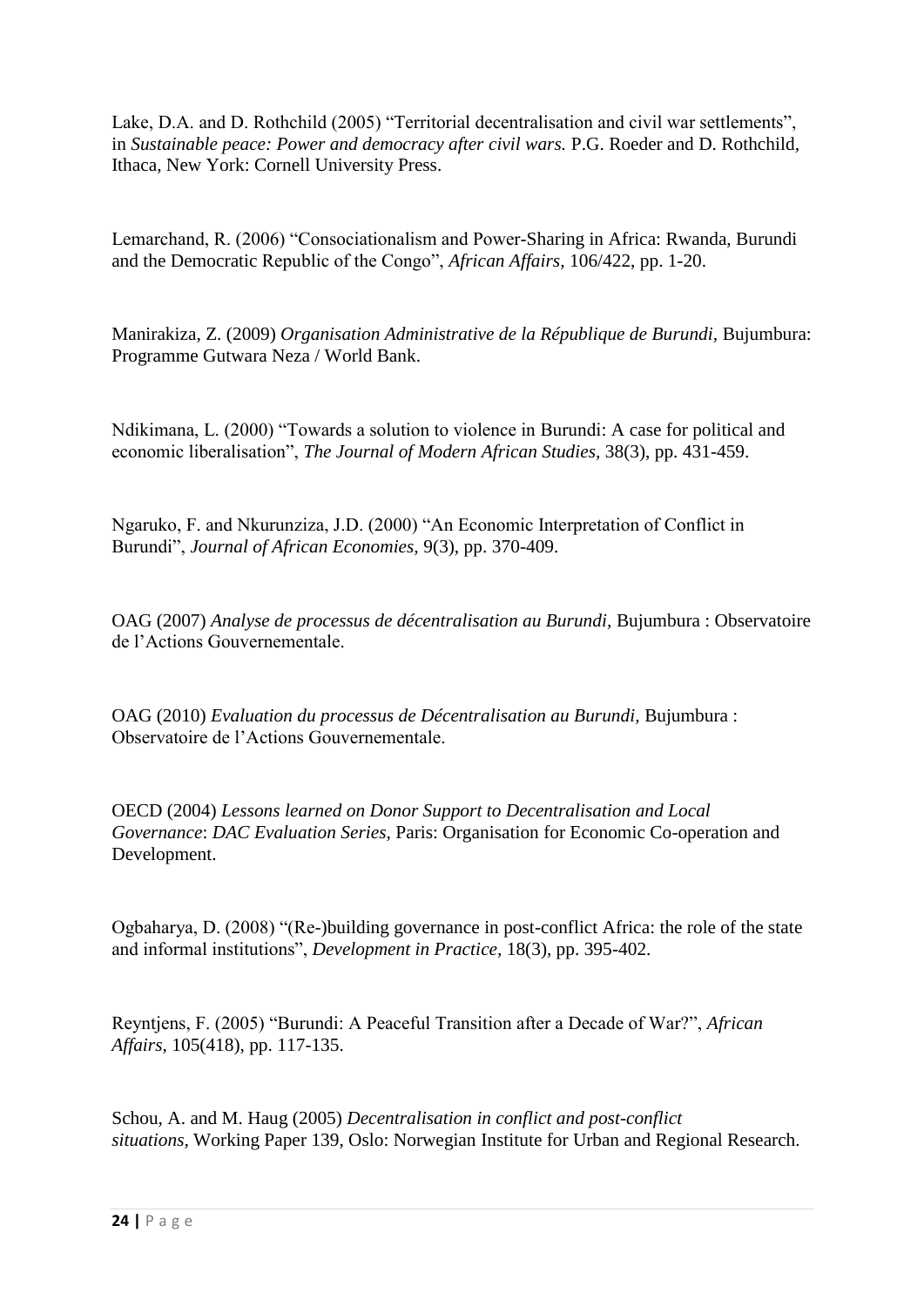Sentamba, E. (2011) "Pour réussir la décentralisation au Burundi : s'attaquer frontalement aux obstacles systémiques", *Cahier de l'IDEC,* 3(8).

Sentamba, E. (2010) "Les élections de 2010 au Burundi : pari pour la démocratie ou pour le recul dans les affres du conflit", *Cahier de l'IDEC,* 3(6).

Sentamba, E. (2005) *Etude sur la Gouvernance au Burundi : Rapport définitif,* Bujumbura: IDEC.

Siegle, J. and P. O'Mahony (2008) "Assessing the Merits of Decentralisation as a Conflict Mitigation Strategy", Paper prepared as part of USAID's study to the revision of the *Decentralisation and Democratic Local Governance Programming Handbook,* Washington: USAID.

Smoke, P. (2003) "Decentralisation in Africa: Goals, Dimensions, Myths and Challenges", *Public Administration and Development,* 23(1), pp. 7-16.

Treisman, D. (2000) *Decentralisation and the quality of government,* Los Angeles: University of California.

Trócaire (2008) *Decentralisation in Southern Africa: Opportunities and Challenges for Trócaire and partners,* Maynooth: Trócaire.

UNDP (2009) *Governance in Conflict Prevention and Recovery: A Guidance Note,* New York: United Nations Development Programme.

Uvin, P. (2008) "Local Governance After War: Some Reflections on Donor Behaviour in Burundi", *Praxis: The Fletcher Journal of Human Security,* 23, pp. 109-122.

Uvin, P. (2009) *Life After Violence: A People's Story of Burundi,* London and New York: Zed Books.

Uvin, P. (2010) "Structural causes, development co-operation and conflict prevention in Burundi and Rwanda", *Conflict, Security and Development,* 10(1), pp. 161-179.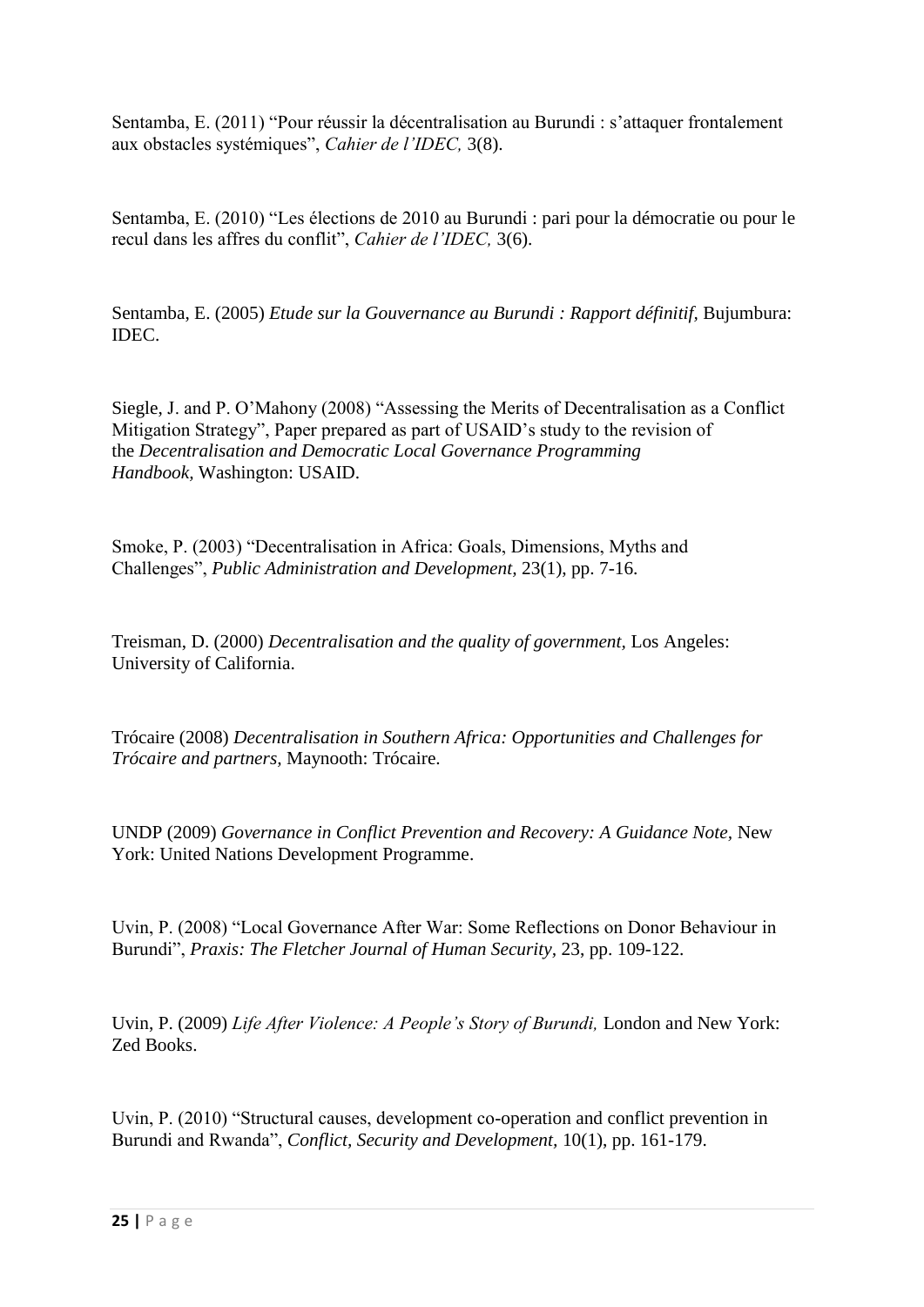Vandeginste, S. (2011) "Power-sharing as a fragile safety valve in times of electoral turmoil: the costs and benefits of Burundi's 2010 elections", *Journal of Modern African Studies,* 49(2), pp. 315-335.

World Bank (2011) *Conflict, Security and Development*, Washington: World Bank.

Yilmaz, S., Y. Berdis and R. Serrano-Berthet (2010) "Linking Local Government Discretion and Accountability in Decentralisation", *Development Policy Review,* 28(3), pp. 259-293.

[\[5\]](http://mc.manuscriptcentral.com/LongRequest/dpr?TAG_ACTION=DOWNLOAD_FILE_BY_NAME&DOCUMENT_ID=12071983&FILE_TO_DOWNLOAD=12071983_File000001_228024029.html-withlinks.htm&FILE_KEY=-1525394432&FILE_NAME_KEY=1498170122&DOWNLOAD=TRUE&FILE_TYPE=DOCUMENT&DOCUMENT_HASHCODE=&SANITY_CHECK_DOCUMENT_ID=&CURRENT_ROLE_ID=28935#_ftnref5) Rwanda and Burundi share a similar colonial heritage and ethnic composition.

[\[6\]](http://mc.manuscriptcentral.com/LongRequest/dpr?TAG_ACTION=DOWNLOAD_FILE_BY_NAME&DOCUMENT_ID=12071983&FILE_TO_DOWNLOAD=12071983_File000001_228024029.html-withlinks.htm&FILE_KEY=-1525394432&FILE_NAME_KEY=1498170122&DOWNLOAD=TRUE&FILE_TYPE=DOCUMENT&DOCUMENT_HASHCODE=&SANITY_CHECK_DOCUMENT_ID=&CURRENT_ROLE_ID=28935#_ftnref6) All translations of articles, legislative texts and interview transcripts are my own.

 $17$  Interview with Elias Sentamba, August 19<sup>th</sup>.

 $[8]$  Commune councils are made up of 15 elected members (of which at least five are women) and hill councils are made up of five members.

<sup>[\[9\]](http://mc.manuscriptcentral.com/LongRequest/dpr?TAG_ACTION=DOWNLOAD_FILE_BY_NAME&DOCUMENT_ID=12071983&FILE_TO_DOWNLOAD=12071983_File000001_228024029.html-withlinks.htm&FILE_KEY=-1525394432&FILE_NAME_KEY=1498170122&DOWNLOAD=TRUE&FILE_TYPE=DOCUMENT&DOCUMENT_HASHCODE=&SANITY_CHECK_DOCUMENT_ID=&CURRENT_ROLE_ID=28935#_ftnref9)</sup> Interview Eric Charvet, EU Mission in Burundi, August  $10^{th}$ . See also http://www.gutwaraneza.bi/

[\[10\]](http://mc.manuscriptcentral.com/LongRequest/dpr?TAG_ACTION=DOWNLOAD_FILE_BY_NAME&DOCUMENT_ID=12071983&FILE_TO_DOWNLOAD=12071983_File000001_228024029.html-withlinks.htm&FILE_KEY=-1525394432&FILE_NAME_KEY=1498170122&DOWNLOAD=TRUE&FILE_TYPE=DOCUMENT&DOCUMENT_HASHCODE=&SANITY_CHECK_DOCUMENT_ID=&CURRENT_ROLE_ID=28935#_ftnref10) All Articles cited refer to Articles from the Local Government Law (Gouvernement de Burundi, 2005).

 $\frac{[11]}{[11]}$  $\frac{[11]}{[11]}$  $\frac{[11]}{[11]}$  The principle international agencies involved in capacity building training are the World Bank (through its *PRADECS* programme), the EU (through its *Gutwara Neza* programme), and Co-Operation Suisse which provides an intensive support to the process in Ngozi province in the north of the country. A wide range of local NGOs – some contracted by international agencies – have carried out training also.

[\[12\]](http://mc.manuscriptcentral.com/LongRequest/dpr?TAG_ACTION=DOWNLOAD_FILE_BY_NAME&DOCUMENT_ID=12071983&FILE_TO_DOWNLOAD=12071983_File000001_228024029.html-withlinks.htm&FILE_KEY=-1525394432&FILE_NAME_KEY=1498170122&DOWNLOAD=TRUE&FILE_TYPE=DOCUMENT&DOCUMENT_HASHCODE=&SANITY_CHECK_DOCUMENT_ID=&CURRENT_ROLE_ID=28935#_ftnref12) Interview Eric Charvet, EU Mission in Burundi, August 10<sup>th</sup>.

[\[13\]](http://mc.manuscriptcentral.com/LongRequest/dpr?TAG_ACTION=DOWNLOAD_FILE_BY_NAME&DOCUMENT_ID=12071983&FILE_TO_DOWNLOAD=12071983_File000001_228024029.html-withlinks.htm&FILE_KEY=-1525394432&FILE_NAME_KEY=1498170122&DOWNLOAD=TRUE&FILE_TYPE=DOCUMENT&DOCUMENT_HASHCODE=&SANITY_CHECK_DOCUMENT_ID=&CURRENT_ROLE_ID=28935#_ftnref13) For example, each province has offices of health, education, agriculture and livestock development.

 $\frac{144}{12}$  This emanates from an electoral promise. A building programme is underway with the aim being to furnish all hills with a primary school. Local communities provide bricks and labour and 'the President' provides the corrugated roofing, windows and the mason's wages.

<sup>[\[15\]](http://mc.manuscriptcentral.com/LongRequest/dpr?TAG_ACTION=DOWNLOAD_FILE_BY_NAME&DOCUMENT_ID=12071983&FILE_TO_DOWNLOAD=12071983_File000001_228024029.html-withlinks.htm&FILE_KEY=-1525394432&FILE_NAME_KEY=1498170122&DOWNLOAD=TRUE&FILE_TYPE=DOCUMENT&DOCUMENT_HASHCODE=&SANITY_CHECK_DOCUMENT_ID=&CURRENT_ROLE_ID=28935#_ftnref15)</sup> Interview Thomas Minani, Executive Secretary PRADECS, August 11<sup>th</sup>.

[<sup>\[1\]</sup>](http://mc.manuscriptcentral.com/LongRequest/dpr?TAG_ACTION=DOWNLOAD_FILE_BY_NAME&DOCUMENT_ID=12071983&FILE_TO_DOWNLOAD=12071983_File000001_228024029.html-withlinks.htm&FILE_KEY=-1525394432&FILE_NAME_KEY=1498170122&DOWNLOAD=TRUE&FILE_TYPE=DOCUMENT&DOCUMENT_HASHCODE=&SANITY_CHECK_DOCUMENT_ID=&CURRENT_ROLE_ID=28935#_ftnref1) This research was carried out in association with Trócaire-Burundi. The overall aim was to identify opportunities for citizen engagement in local structures and to make recommendations to Trócaire-Burundi's local NGO partners for support to this. The full research report is available at http://doras.dcu.ie/16691/. Fieldwork was carried out in January, August and September of 2011 and consisted of both individual interviews (9 at national level, 4 within communes and 27 at hill level) and focus groups (16) at hill level (gender disaggregated and each comprising between 6 and 10 people).

 $\frac{2}{2}$  National and commune level political institutional quotas are 60% (Hutu); 40% (Tutsi) with three places reserved in the national assembly and in the Senate for the ethnic minority Batwa.

 $[3]$  There is a 30% quota for female representation in national and commune level institutions.

 $4$  Burundi is made up of 17 provinces, subdivided into communes (129 in total) which, in turn, are subdivided into 'collines' or hills (2,910 in total).